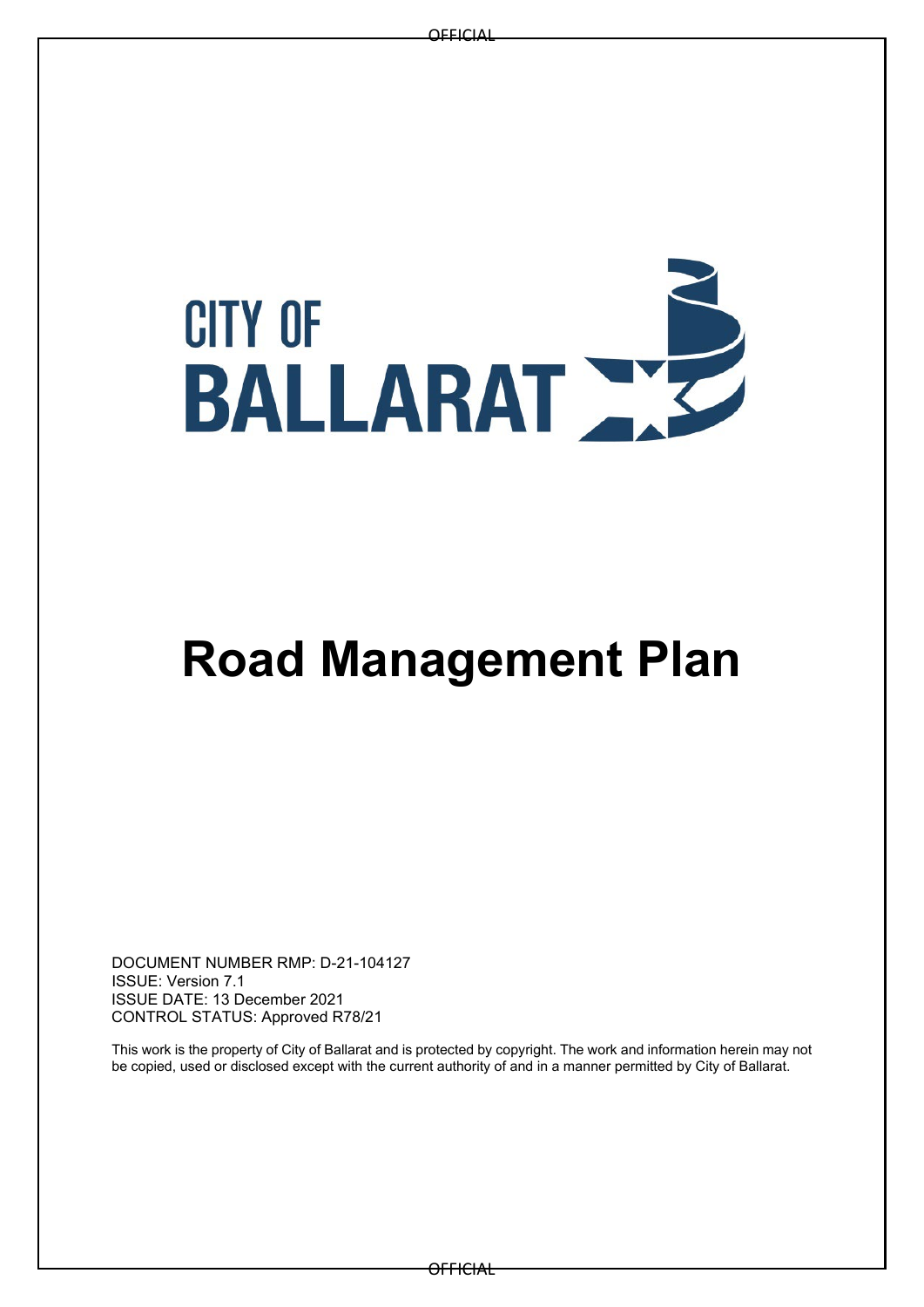

# **APPROVAL**

| <b>FUNCTION</b> | <b>POSITION</b>                           | <b>NAME</b>     | <b>SIGNATURE</b> |  |  |  |
|-----------------|-------------------------------------------|-----------------|------------------|--|--|--|
| Prepared by     | <b>Coordinator Risk</b><br>and Compliance | Darren Whitford |                  |  |  |  |
| Reviewed by     | Executive<br>Manager<br>Infrastructure    | Vaughn Notting  | Paugh Nathan     |  |  |  |
| Approved by     | Council - 28 April 2021 R78/21            |                 |                  |  |  |  |

Notice of adoption in Victorian Government Gazette dated 6 May 2021 & The Ballarat Times on 6 May 2021.

Plan amended on 10 December 2021 to include proactive grinding of low use footpaths with approval provided by the Chief Executive Officer under Section 11(1) of the Road Management (General) Regulations 2016.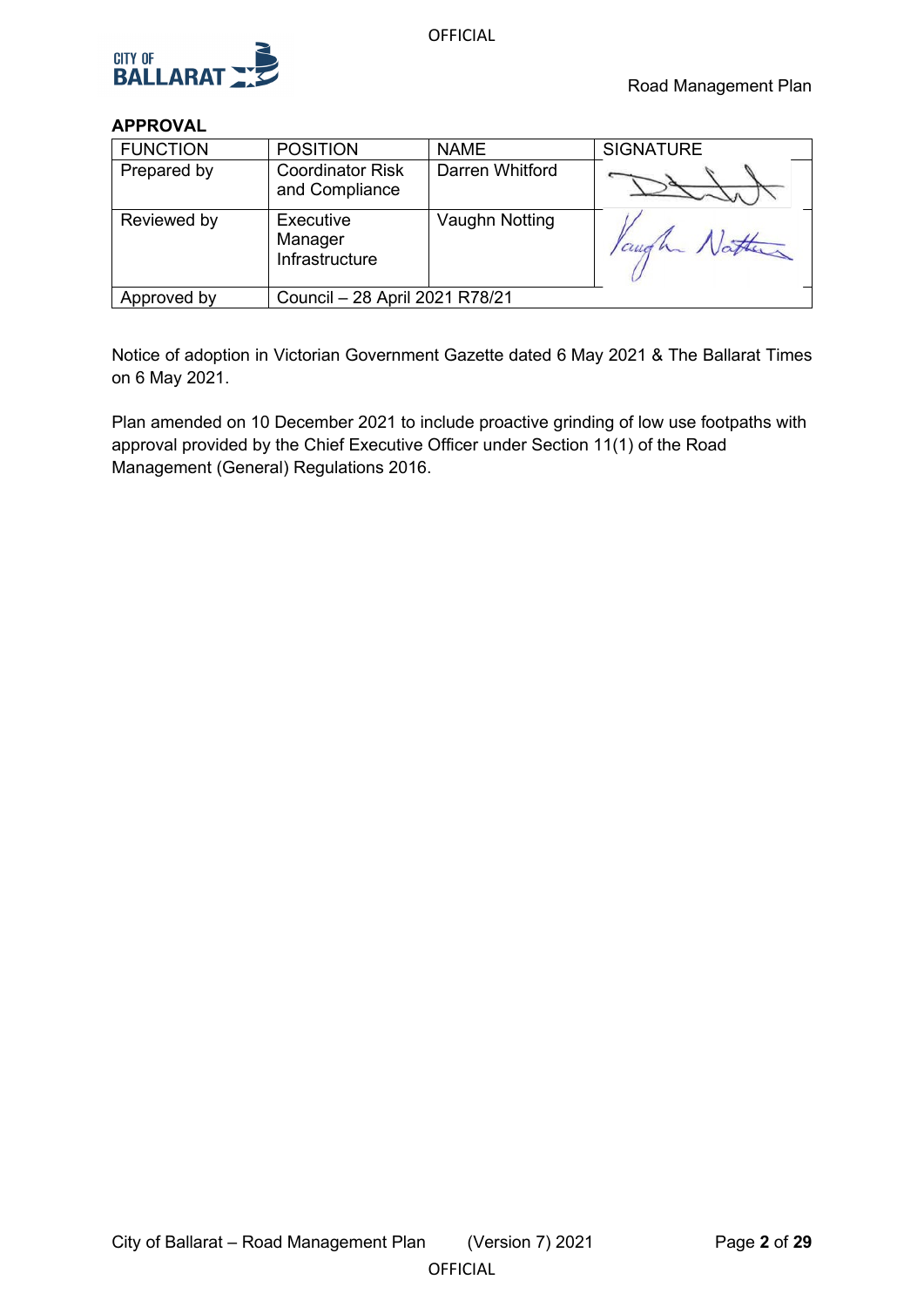

# **Contents**

| 1. |                                                                |  |
|----|----------------------------------------------------------------|--|
|    |                                                                |  |
|    |                                                                |  |
|    |                                                                |  |
|    |                                                                |  |
| 2. |                                                                |  |
|    |                                                                |  |
|    |                                                                |  |
|    |                                                                |  |
|    |                                                                |  |
|    |                                                                |  |
|    |                                                                |  |
|    |                                                                |  |
|    |                                                                |  |
|    |                                                                |  |
|    |                                                                |  |
|    |                                                                |  |
|    | 2.9.3 Maintenance and Safety of Assets not Owned by Council 11 |  |
|    |                                                                |  |
| 3. |                                                                |  |
|    |                                                                |  |
|    |                                                                |  |
|    |                                                                |  |
| 4. |                                                                |  |
|    |                                                                |  |
|    |                                                                |  |
|    |                                                                |  |
|    |                                                                |  |
|    |                                                                |  |
|    |                                                                |  |
|    |                                                                |  |
|    |                                                                |  |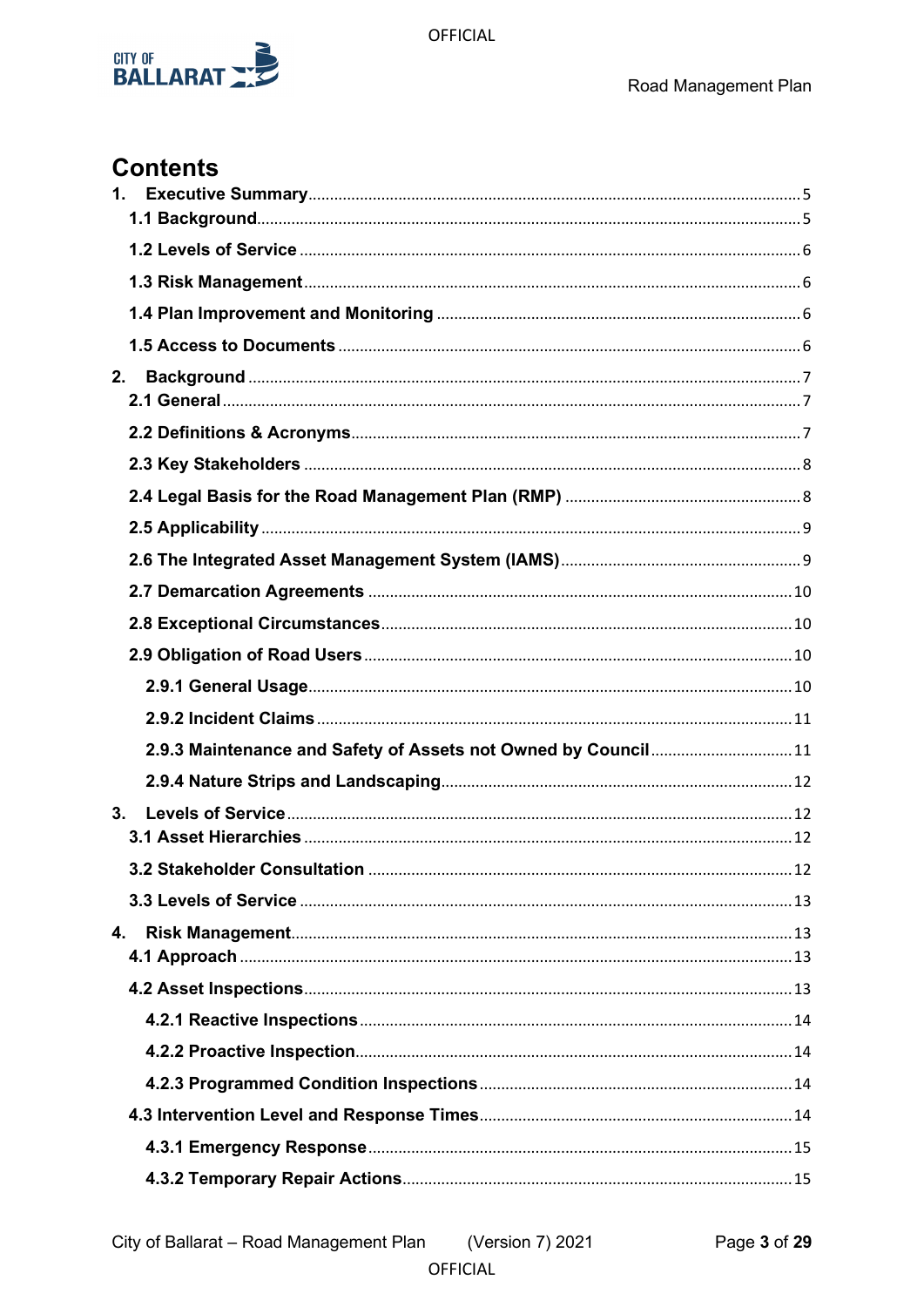

| 5.       |  |
|----------|--|
|          |  |
|          |  |
| 6.<br>7. |  |
|          |  |
|          |  |
|          |  |
|          |  |
|          |  |
|          |  |
|          |  |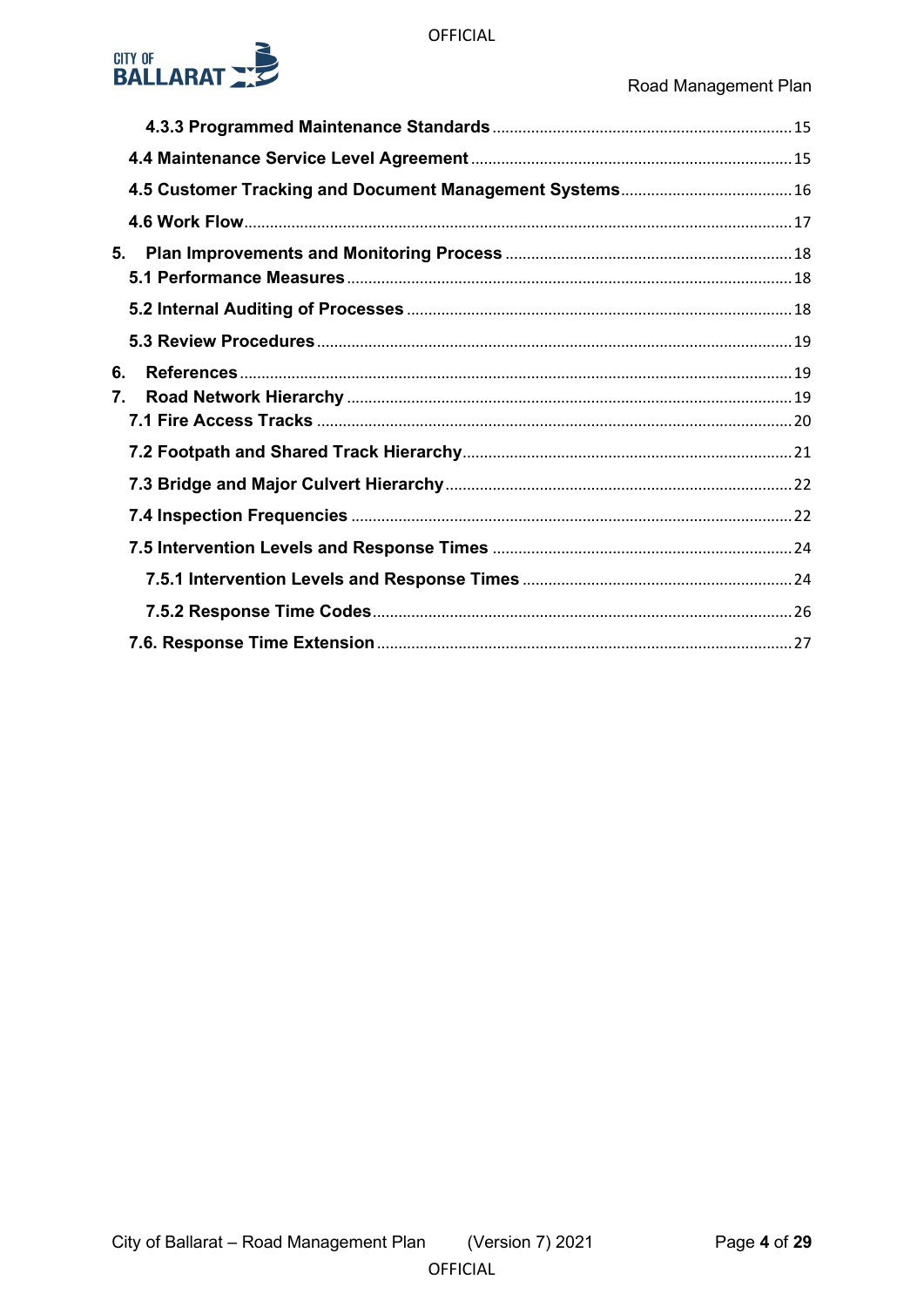

# <span id="page-4-0"></span>**1. Executive Summary**

This Road Management Plan was prepared in accordance with the requirements of the *Road Management Act 2004.*

The purpose of the *Road Management Act 2004* is to reform the law in relation to road management in Victoria. It establishes principles relating to the management of roads by Road Authorities and sets out the rights and duties of road users. The Act imposes several specific obligations on Council as a "Road Authority". Council is required to establish appropriate asset management practices for its asset portfolio and needs to define and apply targets for asset maintenance. These include:

- Establishing appropriate and affordable condition standards;
- Identifying and assessing needs and setting priorities; and
- Allocating public money to meet those needs and priorities.

These standards and targets may be included in a Road Management Plan and the plan may be used as evidence of the reasonableness of a Road Authority's position. The intention of this document is to communicate with the community on Council's responsibility for the management, maintenance and repair of the assets forming the road network, footpath & trail network and related infrastructure.

The plan has been divided into the following sections:

- **Background**
- Levels of Service
- Risk Management
- Plan Improvements & Monitoring Process
- References
- Road Network Hierarchy
- Schedules for inspection and intervention

# <span id="page-4-1"></span>**1.1 Background**

The City of Ballarat (Council) is a Road Authority under the Road Management Act 2004. The Road Management Plan is part of Council's suite of management documents and must be read in conjunction with the following:

- City of Ballarat Transport Asset Management Plan.
- City of Ballarat Tree Management Plan.
- Municipal Road Register.
- Footpath & Trail Register.
- Bridge Register.

In order to manage areas where responsibility may be unclear, Council has Demarcation Agreements with the following organisations:

- VicRoads.
- Moorabool Shire Council.
- Pyrenees Shire Council.
- Hepburn Shire Council.
- Golden Plains Shire Council.

This Plan is applicable to all roads, footpaths & trails, bridges and related infrastructure for which Council is responsible. In addition to Council's responsibilities, road users have obligations in the way they use and interact with these assets.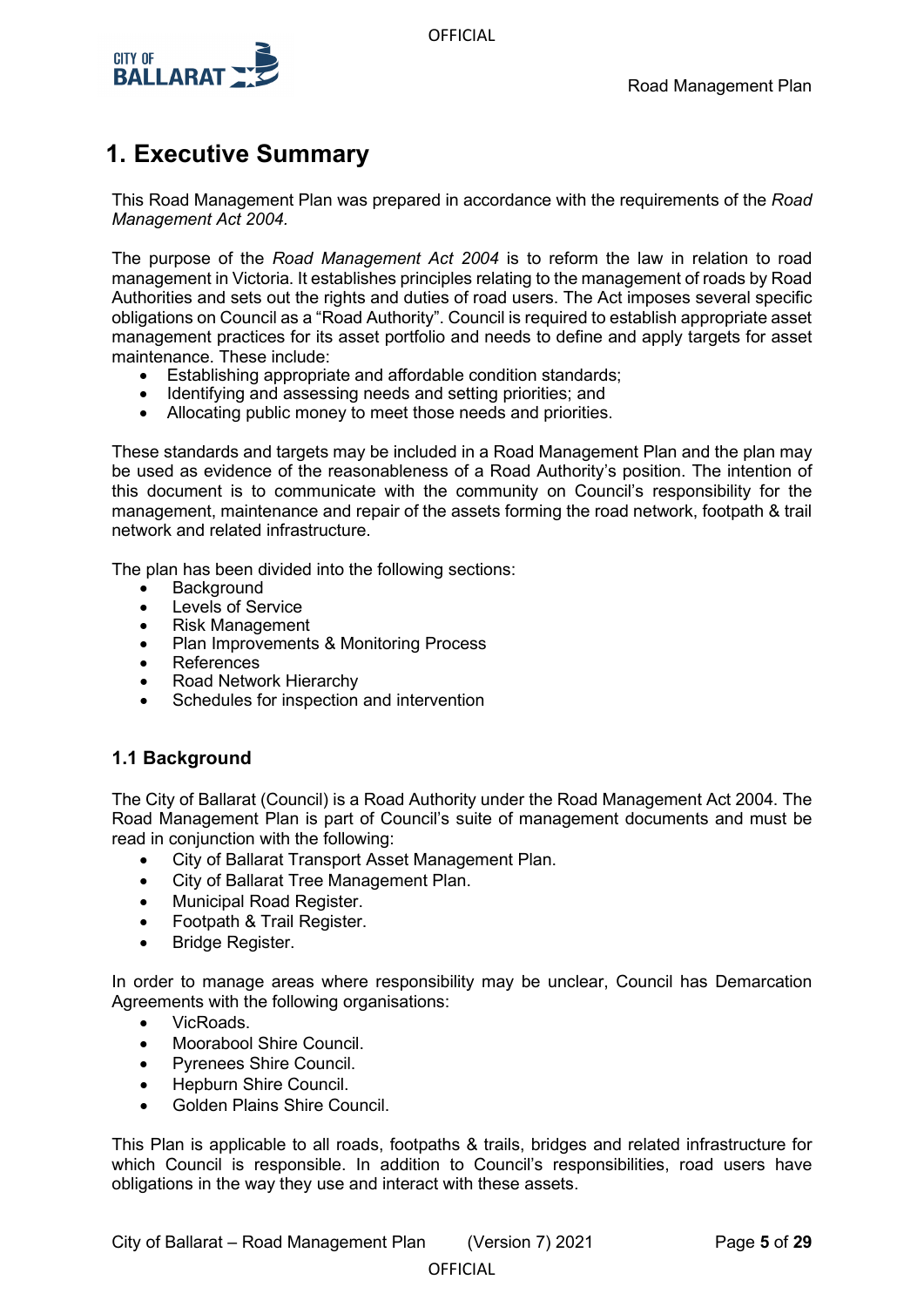



# <span id="page-5-0"></span>**1.2 Levels of Service**

In order to determine the needs of the community, Levels of Service have been developed. The Levels of Service are based on the following characteristics:

- Ease of travel;
- Safety;
- Visual impact;
- Cleanliness;
- Responsiveness; and
- Legislative compliance

# <span id="page-5-1"></span>**1.3 Risk Management**

A primary reason for asset management is to manage the risks to the community. The Risk Management approach is based on a three-step process:

- 1. Inspect the asset;
- 2. Identify anything that exceeds the stated Intervention Level; and
- 3. Implement the appropriate action within the required Response Time.

# <span id="page-5-2"></span>**1.4 Plan Improvement and Monitoring**

The Road Management Plan identifies actions for further improvements and monitoring. It must be noted that the Road Management Plan, Municipal Road Register, Footpath & Trail Register and Bridge Register are evolving documents to be reviewed and refined on an ongoing basis.

This Road Management Plan supersedes all previous versions once adopted.

The history of the Road Management Plan is as follows:

| <b>Version Number</b> | Date Adopted      |
|-----------------------|-------------------|
|                       | 8 December 2004   |
| 2                     | 12 July 2006      |
| 3                     | 24 June 2009      |
| 4                     | 25 September 2013 |
| 5                     | 12 April 2017     |
| 6                     | 2 October 2019    |
|                       | 28 April 2021     |
| 71                    | 13 December 2021  |
|                       |                   |

The Municipal Road Register and Footpath Register are reviewed and updated annually.

# <span id="page-5-3"></span>**1.5 Access to Documents**

As required under the *Road Management Act 2004*, this plan is available to the public at the following locations:

**OFFICIAL** 

• Online at [www.ballarat.vic.gov.au;](file://ballarat.vic.gov.au/files/Governance%20&%20Information%20Services%20Division/Legal%20&%20Insurance/Insurance/Temporary%20files/www.ballarat.vic.gov.au;) and

• Customer Service, "Phoenix building" 25 Armstrong Street South, Ballarat Central.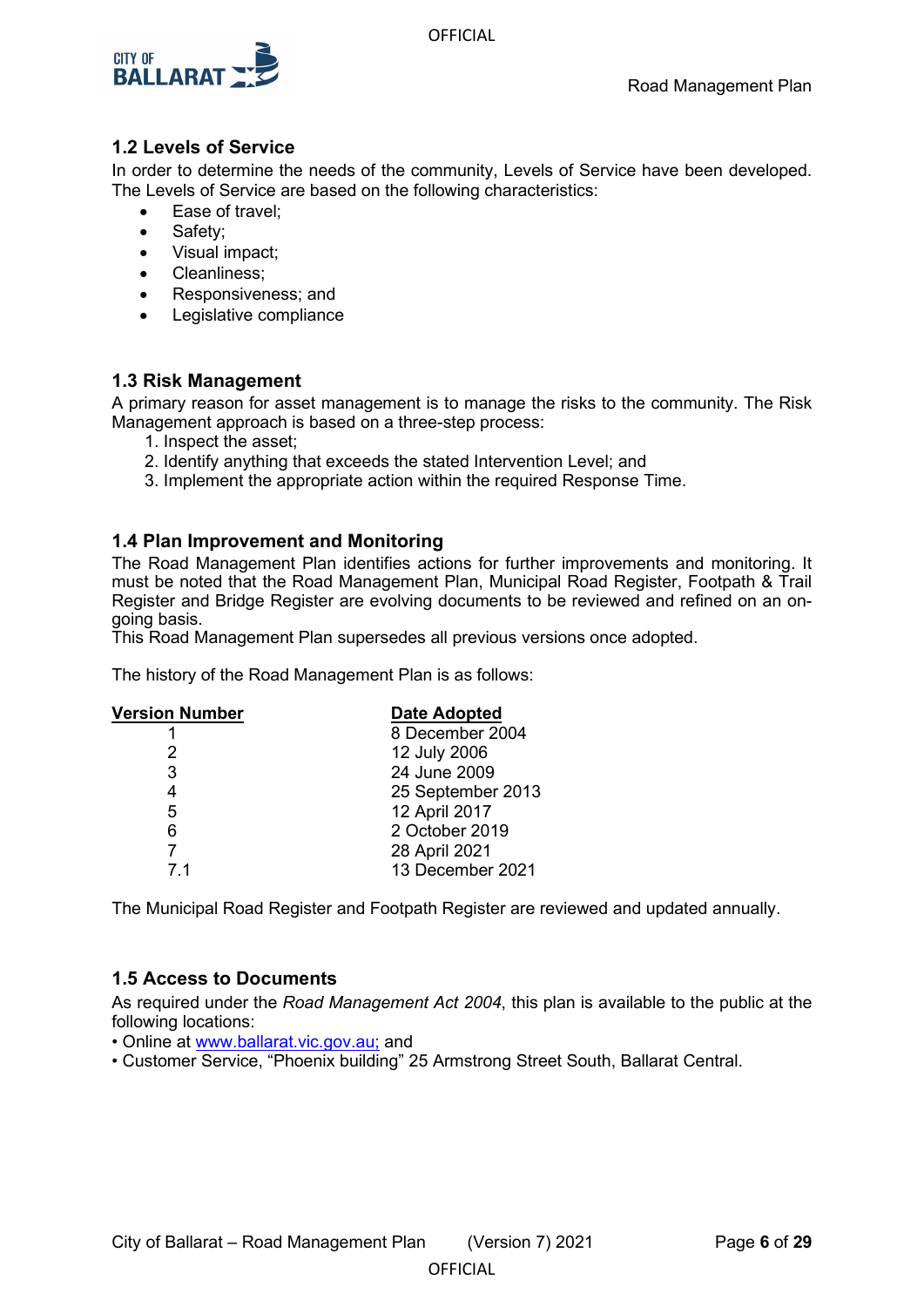

# <span id="page-6-0"></span>**2. Background**

# <span id="page-6-1"></span>**2.1 General**

Council is a Road Authority as defined in Section 37 of the Road Management Act 2004. This Road Management Plan has been created in accordance with the Road Management Act 2004.

Council is responsible for the care and maintenance of public roads within the municipality that are not the legislated or otherwise accepted responsibility of other Road Authorities. Acting as a Road Authority, Council must ensure that if a road is reasonably required for public use that it is kept open for public use and may, at its discretion, carry out work on the road. Council is under no obligation to do any specific work on any road and in particular, is not obliged to carry out any surface or drainage work on any road, other than specified in the Road Management Plan.

# <span id="page-6-2"></span>**2.2 Definitions & Acronyms**

*"Arterial Road(s)"* are Freeways, Highways & Declared Main Roads which are managed by the state Government through VicRoads.

*"Ballarat City Council", "City of Ballarat" or "Council"* means the entity formally created under the provisions of the Local Government Act 1989 and is subject to that Act and any subsequent amendments.

*"Coordinating Road Authority"* is the organisation which has the responsibility to coordinate works. As a general rule, for freeways and arterial roads it is VicRoads, for municipal roads it is Council and for roads in national and state parks it is the Department of Environment, Land, Water and Planning. The Demarcation Agreements will identify which organisation is the Coordinating Road Authority.

*"Demarcation Agreement"* is a formal instrument between Council and another organisation that defines the areas of responsibility where the boundary may not be clearly identifiable.

*"DELWP"* Department of Environment, Land, Water and Planning.

*"Footpath"* is a formed area located on the road reserve used by pedestrians. It can be formed of concrete, pavers, asphalt, stone or similar material.

*"IAMS"* is an acronym for the Integrated Asset Management System. The IAMS is a methodology used for managing the asset portfolio and includes software, hardware, policies, procedures and processes for the sustainable management of all assets.

*"Infrastructure Manager"* is the person or body with responsibility for the provision, installation, maintenance or operation of non-road infrastructure in the road reserve, including Utilities and Providers of Public Transport.

*"Levels of Service" or "LoS"* is a measure of the performance of an asset. Levels of service must be meaningful and must address the issues that stakeholders believe to be important while meeting the technical parameters within Council's resources. Further details can be found in the Asset Management Strategy and the Asset Management Plans.

*"Municipal Road(s)"* are roads for which Council is the Coordinating Road Authority. The Road Management Act 2004 imposes specific duties on Council with respect to the inspection, repair and maintenance of its municipal roads.

*"Other Road(s)"* include the following

• unused (paper) roads,

• roads in state forests & reserves;

• roads for which another organisation is the responsible road authority; and • roads on private property.

*"Provider of Public Transport"* includes a rail corporation, a train or tram operator or a person providing a regular passenger service (e.g. a bus operator).

*"Road(s)"* are Municipal Roads as defined by the Road Management Act 2004.

*"RMA"* is the Road Management Act 2004.

*"RMP"* is this Road Management Plan.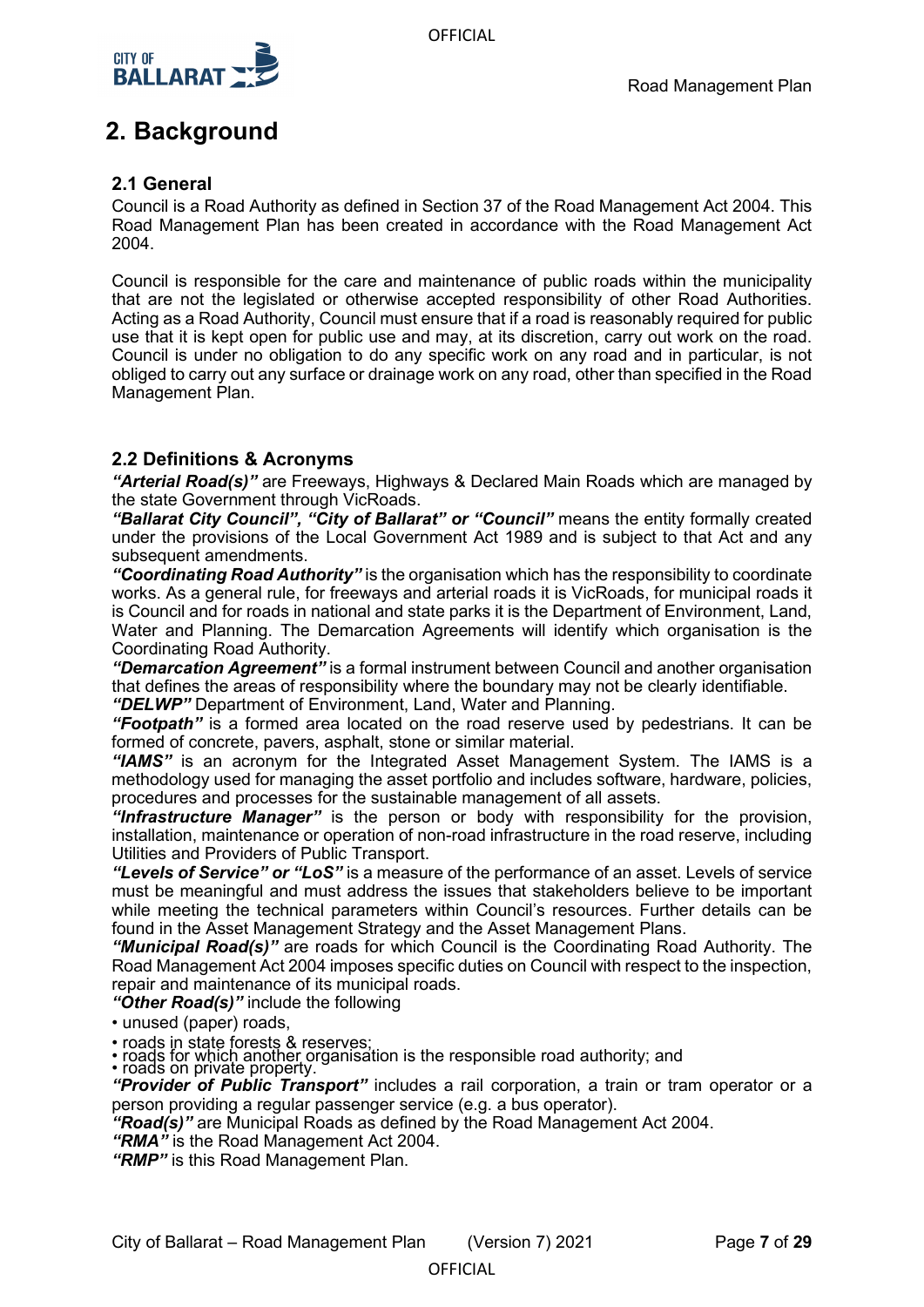

*"Shared Track"* any formed area outside the road reserve available for the general public for walking, running, cycling, horse riding or any other similar pursuit. It can be formed of concrete, pavers, asphalt, stone or similar material.

*"Traffic lane"* is a part of a roadway that is designated for use by a single line of vehicles, to control and guide drivers and reduce traffic conflicts. Most public roads have at least two lanes, one for traffic in each direction, separated by lane markings. On multilane roadways and busier two-lane roads designations are made with road surface markings

*"Utility" or "Public Utility"* is the entity which provided, or intends to provide water, sewerage, drainage, gas, electricity, telephone, telecommunications or other like service. *"Working Day"* is Monday to Friday, excluding weekends and public holidays.

*"Works Manager"* is the person or body that is responsible for the conduct of works in, on or under the road. For example, a contractor engaged by a Road Authority, Utility or private person.

*"Road Infrastructure"* is defined in the Act as the infrastructure which forms part of a roadway, pathway or shoulder including structures forming part of the roadway, pathway or shoulder; materials from which a roadway, pathway or shoulder is made.

# <span id="page-7-0"></span>**2.3 Key Stakeholders**

Our stakeholders include:

- Our community and visitors to our city;
- Our Councillors, Leadership Team, employees and volunteers;
- Contractor and Suppliers;
- Emergency Services:
- Other road authorities:
- The Commonwealth Government; and
- Victorian Government Departments.

# <span id="page-7-1"></span>**2.4 Legal Basis for the Road Management Plan (RMP)**

The RMP has been prepared pursuant to the requirements of the following legislation:

- Road Management Act 2004;
- Road Management (General) Regulations 2016;
- Road Management (Works and Infrastructure) Regulations 2015.

The RMP also considers the requirements of the following legislation:

- Local Government Act 1989;
- Road Safety Act 1986.

The RMP identifies Council's responsibilities as a Coordinating Road Authority for roads, footpaths and bridges.

The RMP also identifies responsibilities and obligations which other persons or entities have as a result of legislation and case law.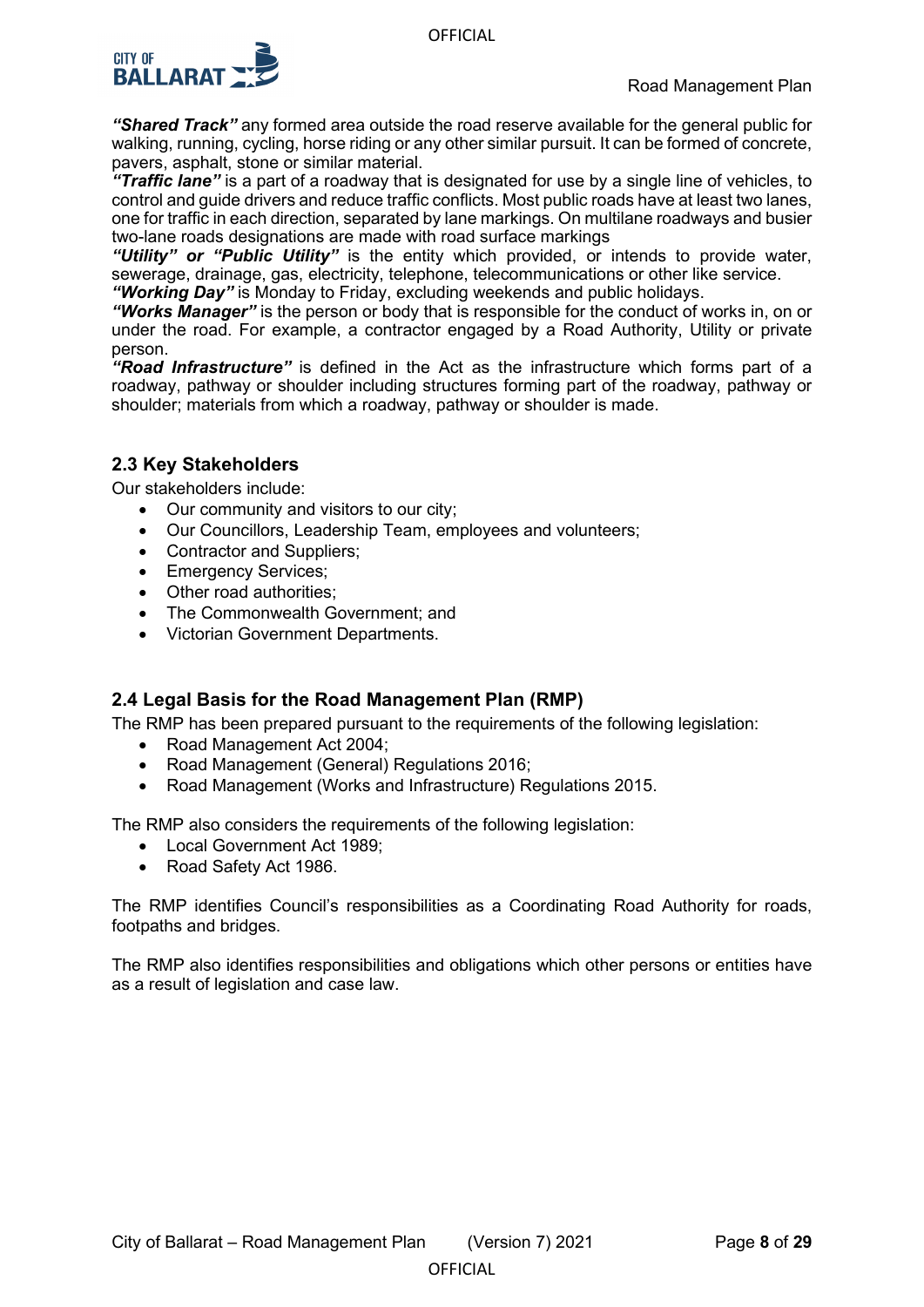



# <span id="page-8-0"></span>**2.5 Applicability**

This RMP will be applicable to the following:

- Any formed or unformed road within a road reserve, footpath or shared track open to and intended for use by the public.
- Any bridge or major culvert which incorporates a road, footpath or shared track crossing.
- Any concrete kerb abutting a footpath within the CBD
- The condition of any bluestone guttering, channel or spoon drain associated with a road or footpath.
- Any structure or facility located on the road reserve
- Any facilities or furniture relating to the road, footpath or shared track network including:
	- Safety signs
	- **Guideposts**
	- Safety barriers and fencing
	- Traffic controls and signals

Excluded from the RMP are the following:

- Any road, footpath or shared track not accessible to the general public;
- Any non-road infrastructure, facilities or furniture;
- Any asset not under control of Council;
- Any private stormwater outlet.
- **Nature strips and landscaping in road reserve**

# <span id="page-8-1"></span>**2.6 The Integrated Asset Management System (IAMS)**

To enable Council to effectively monitor and maintain its assets, the inventory of road, footpath & shared track networks and bridge & major culvert assets are kept in the IAMS.

The IAMS categorises the road, footpath & shared track networks into segments. Each segment in the IAMS is uniquely identified and assigned a category in the hierarchy relevant to its function and purpose. Further information relating to the IAMS can be found in the Asset Management Strategy and the relevant Asset Management Plans.

Selected details from the IAMS are extracted into the Municipal Road Register, Footpath Register and Bridge Register respectively.

The Information contained in the registers include:

- Description, Location and Segment;
- Surface Type (sealed, gravel or unformed);
- Hierarchy Category;
- Name of Coordinating Road Authority; and
- Date of responsibility.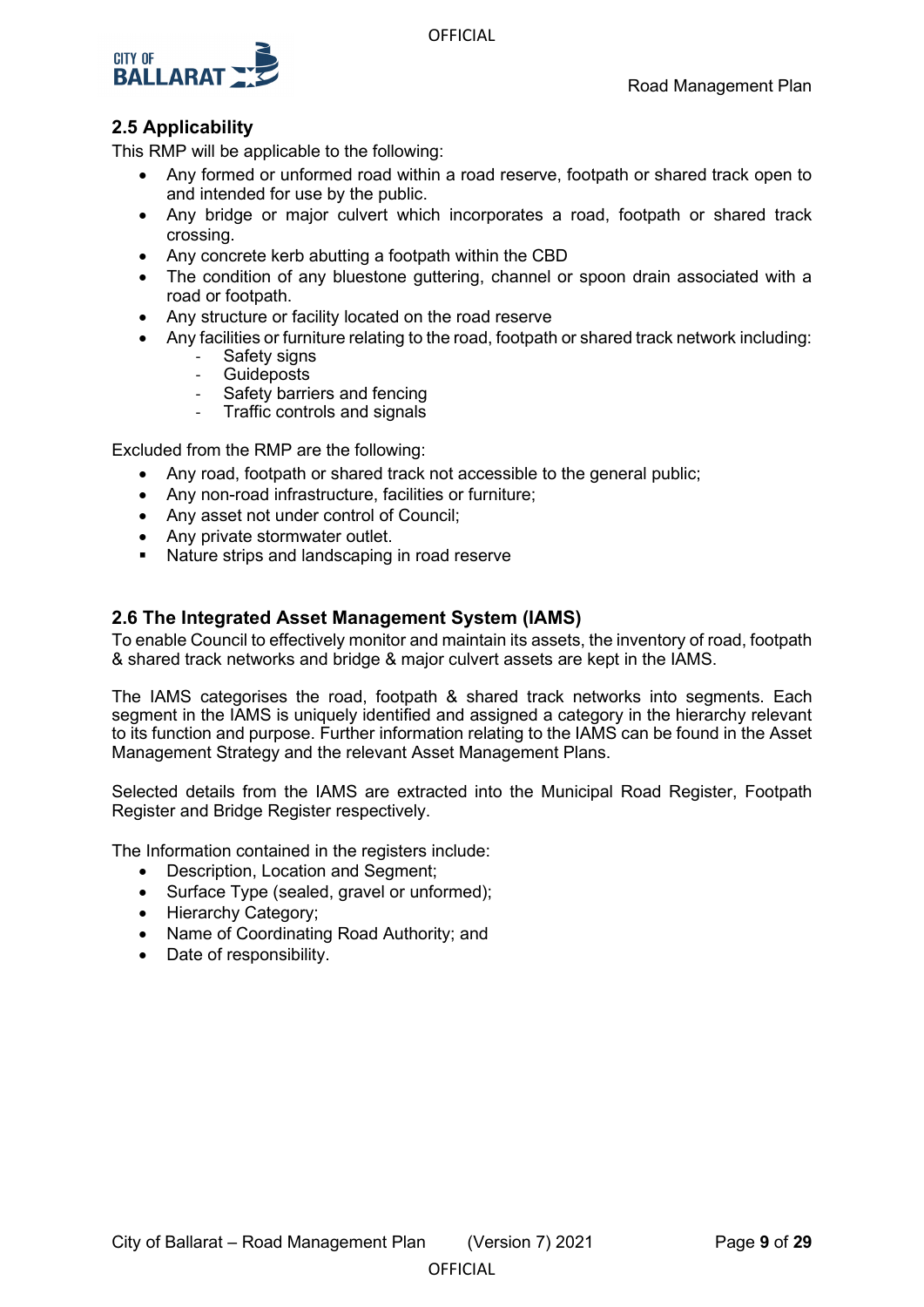

# <span id="page-9-0"></span>**2.7 Demarcation Agreements**

There are a number of roads which form the boundary between City of Ballarat and adjoining municipalities. In addition, there are approximately 100 kilometres of Arterial Roads within the municipality.

To formalise the responsibilities between Council and other organisations, Demarcation Agreements have been developed. Council has formal agreements with the following authorities:

- VicRoads:
- Golden Plains Shire;
- Moorabool Shire;
- Pyrenees Shire;
- Hepburn Shire: and
- VLine & VicTrack (Safety Interface Agreement)

The list of roads and responsibility of these assets is documented within the Municipal Road Register.

# <span id="page-9-1"></span>**2.8 Exceptional Circumstances**

Council will make every endeavour to meet all aspects of its Road Management Plan. However, in the event of natural disasters and other events including, but not limited to, fires, floods, droughts, a lack of Council staff or suitably qualified Contractors and the like, Council reserves the right to suspend compliance with its Road Management Plan pursuant to Section 83 of the Wrongs Act 1958. In such an event the Chief Executive Officer can instruct the relevant Council staff in writing to suspend all or part of timeframes and responses contained in this Plan. Once the events beyond the control of Council have abated, or if the events have partly abated, Council's CEO will advise the Officer responsible for Council's Road Management Plan which sections of Council's Road Management Plan are to be reactivated and when this is to occur.

# <span id="page-9-2"></span>**2.9 Obligation of Road Users**

### <span id="page-9-3"></span>**2.9.1 General Usage**

Council is limited in its ability to ensure perfect driving conditions. Therefore it should be understood that road users have a responsibility when driving on a public road.

The Road Safety Act 1986 - Section 17A stipulates the obligations of road users as follows:

- 1. A person who drives a motor vehicle on a highway must drive in a safe manner having regard to all the relevant factors, including (without limiting the generality) the:
	- a) physical characteristics of the road;
	- b) prevailing weather conditions;
	- c) level of visibility;
	- d) condition of the motor vehicle;
	- e) prevailing traffic conditions;
	- f) relevant road laws and advisory signs; and
	- g) physical and mental condition of the driver.
- 2. A road user other than a person driving a motor vehicle must use a highway in a safe manner having regard to all relevant factors.
- 3. A road user must:
	- a) Have regard to the rights of other road users and take reasonable care to avoid any conduct that may endanger the safety or welfare of the other road users.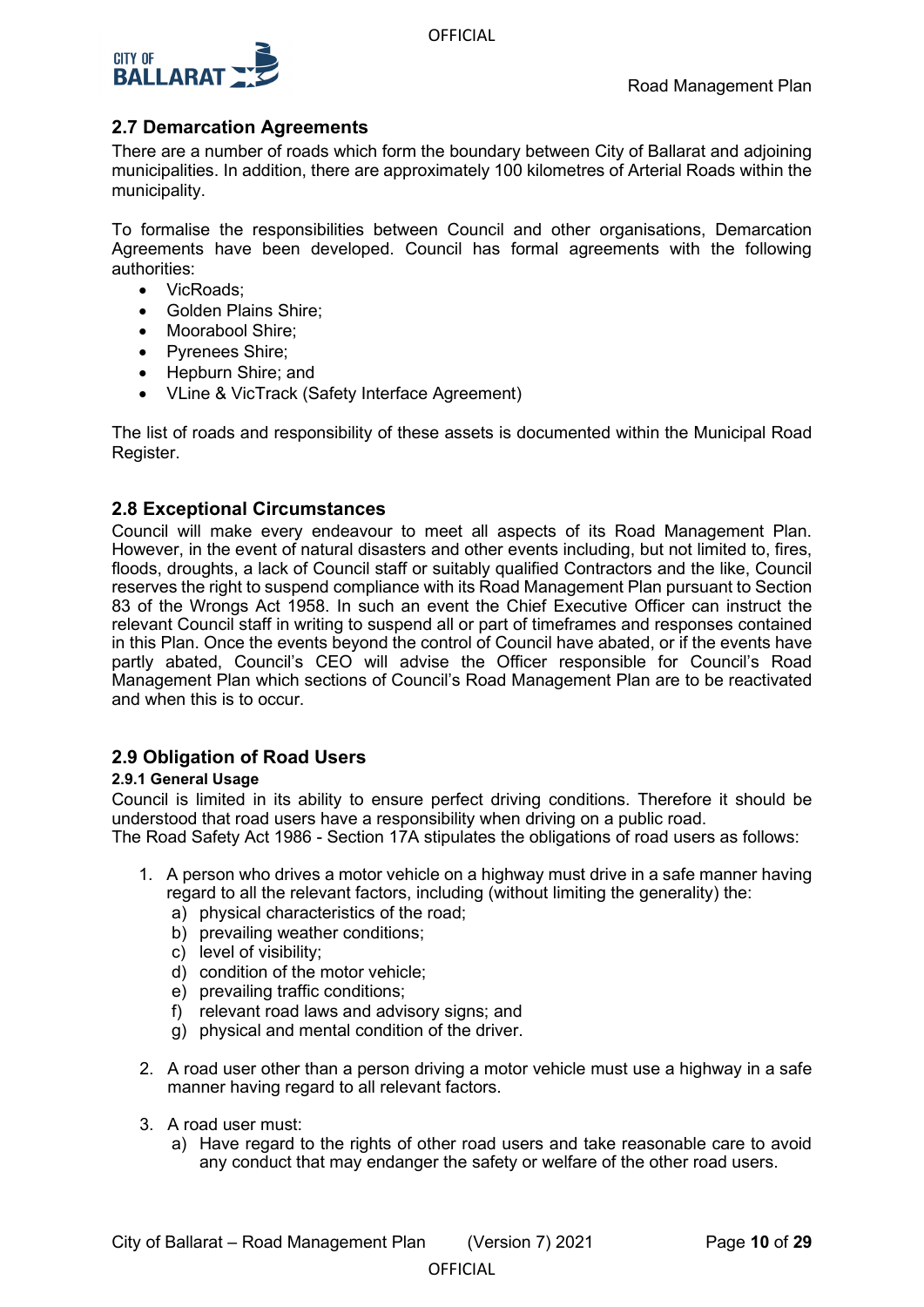

- b) Have regard to the rights of the community and infrastructure managers in relation to road infrastructure and non-road infrastructure on the road reserve and take reasonable care to avoid any conduct that may damage road infrastructure and non-road infrastructure on the road reserve.
- c) Have regard to the rights of the community in relation to the road reserve and take reasonable care to avoid conduct that may harm the environment of the road reserve.
- 4. In subsection (3), infrastructure manager, non-road infrastructure, road infrastructure and road reserve have the same meanings as in section 3(1) of the Road Management Act 2004.

### <span id="page-10-0"></span>**2.9.2 Incident Claims**

If a person proposes to commence a proceeding in a court based on a claim in relation to an incident arising out of the use of a public road or infrastructure, the person must give written notice of the incident to the responsible road authority within the prescribed period (30 days.) of the incident occurring [Road Management Act, 2004 - Section 115(1)].

### <span id="page-10-1"></span>**2.9.3 Maintenance and Safety of Assets not Owned by Council**

The public should be aware there are several assets within the road reserve that Council has no obligation to maintain.

For example:

### **Private Roads**

Council has a role in supervising the construction of private subdivisional works that occur within the city. This ensures that assets are constructed to an appropriate standard and will not be an unreasonable maintenance burden.

Roads which are constructed as part of a subdivision are generally private roads until such time as the Statement of Compliance is finalised at which point they become public roads, pursuant to the Subdivisions Act 1997. There are some roads which remain privately owned and maintained. Private Roads and roads which are not available to the public are excluded from this plan. These roads are identified in the Municipal Road Register. Council has no maintenance obligations regarding these roads.

### **Vehicle and Pedestrian Crossovers**

A vehicle crossover provides vehicular access to private property from the traffic lane to the property boundary. In the urban area, the crossover may consist of a concrete driveway and layback in the kerb and channel. In the rural area, the crossover may consist of a crushed rock pavement over a reinforced concrete pipe with concrete end walls. Vehicle crossovers are the responsibility of the abutting landowner and are constructed at the landowner's expense. Landowners are responsible for ensuring the cross overs are maintained in a safe condition. Landowners must obtain a permit and comply with Council specifications when constructing vehicle and pedestrian crossovers.

If a footpath is constructed in front of the property, Council is responsible for the section of footpath through the crossover, the landowner retains responsibility for the remainder of the crossover. If there is no constructed footpath, then the landowner is responsible for the entire crossover from the road edge to the property boundary.

**OFFICIAL**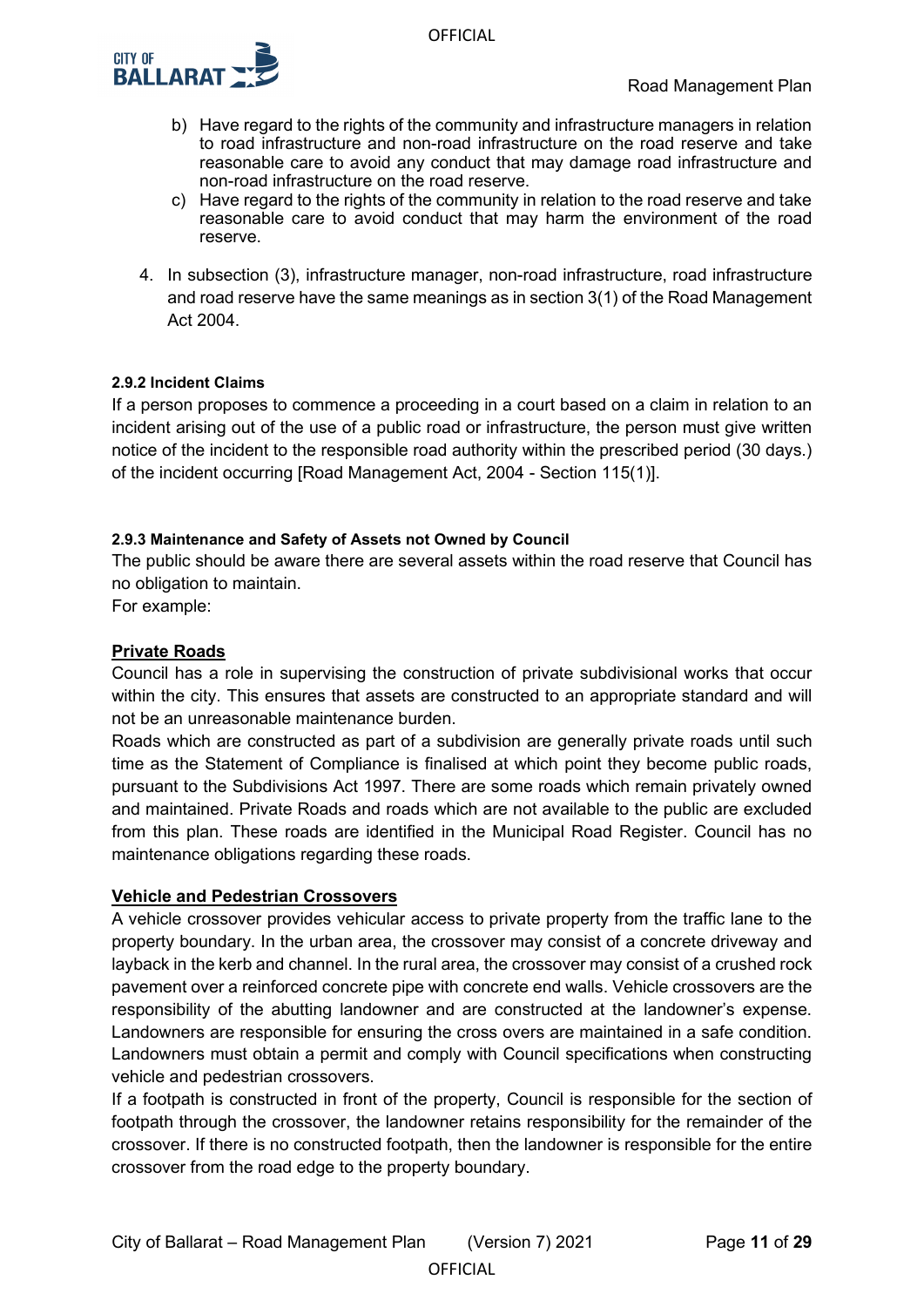

# **Private Stormwater Outlets**

Stormwater outlets are constructed to discharge water in the kerb, drain or channel. The stormwater outlet can be constructed from PVC, concrete or steel pipes and generally cross the road reserve at a shallow grade and depth. In all cases, the outlet should be constructed to Council standards and include works to minimise erosion and pollution of the receiving system.

Stormwater outlets are the responsibility of the property owner, on the basis that they are constructed to benefit the property and therefore the maintenance of these outlets including erosion and pollution control is the responsibility of the owner of the property.

# **Other Non-Road Infrastructure**

Public Utilities and Providers of Public Transport also have infrastructure located in the road reserve. These organisations have a responsibility to ensure these assets do not impact the primary function of the road.

# <span id="page-11-0"></span>**2.9.4 Nature Strips and Landscaping**

Nature strips are those residual areas between the edge of the road or back of the kerb and the property boundary not occupied by the footpath and crossovers. These are normally sown to grass, or in some instances, the nature strip has been landscaped by the property owner. Any property owner wishing to alter a nature strip must first obtain Council approval.

Responsibility for maintenance of the nature strip in urban areas is generally left to the property owner. In some instances, urban nature strips not maintained by residents will be slashed by Council for the purpose of visual amenity. In rural areas, the road side slashing may occur for road safety or strategic fire breaks, although in some locations these areas are the responsibility of VicRoads or another Road Authority (as specified in the demarcation agreements).

# <span id="page-11-1"></span>**3. Levels of Service**

# <span id="page-11-2"></span>**3.1 Asset Hierarchies**

All assets are classified according to a hierarchy that considers the specific function, types of users and frequency of use. The hierarchy classification is used to assist in prioritising inspections, intervention responses and works.

The City has developed two hierarchies:

- Road network; and
- Footpath and shared track network.

A summary of each of these hierarchies is provided in Section 7.

# <span id="page-11-3"></span>**3.2 Stakeholder Consultation**

Wherever practicable, input will be sought by way of stakeholder consultation. It is important that any decisions made are on the basis of what is deemed to be in the best interest of the community overall while not unreasonably disadvantaging any specific groups. In the event

**OFFICIAL**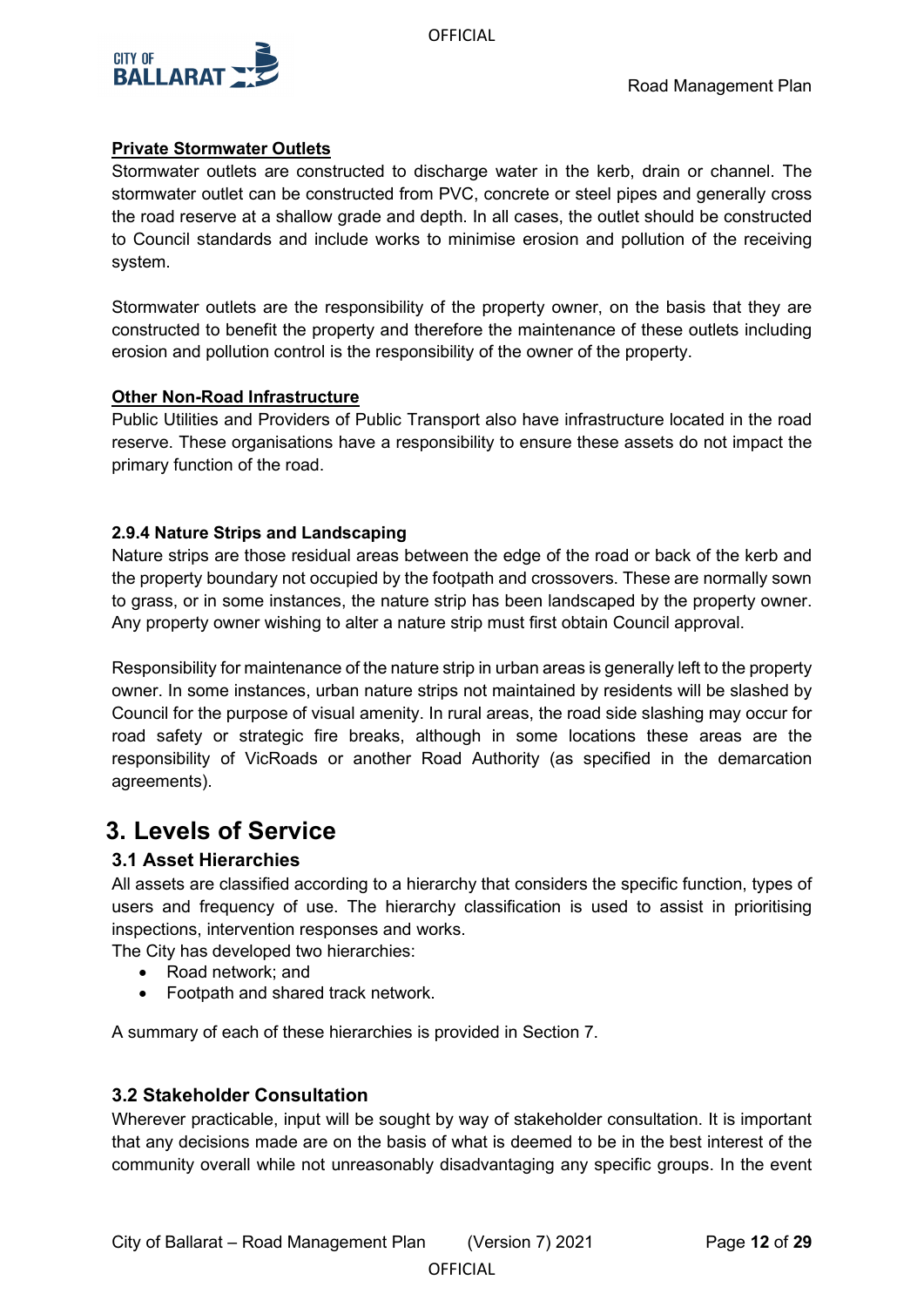

that there is a group that is disadvantaged, efforts will be made to recognise and address the deficiencies wherever practicable.

It is however vital that given the resources available, the community does not automatically expect changes to Levels of Service provision. The outcome of any stakeholder consultation is considered in the Transport Asset Management Plan reviews.

# <span id="page-12-0"></span>**3.3 Levels of Service**

The process of identifying the appropriate Levels of Service has been documented in the Asset Management Strategy. The Levels of Service have been identified and developed from:

- Acquired knowledge of key infrastructure issues;
- Customer expectations;
- Council's Policies, Goals and Strategies;
- Legislative requirements and standards; and
- Available resources (funding levels, staffing, asset capacity).

The Levels of Service must be read in conjunction with:

- Relevant Asset Management Plan; and
- Road Maintenance Service Levels Agreement.

These documents explain the principles behind Levels of Service and the delivery of those targets in the field. Key Levels of Service for the networks, along with strategies to ensure they are achieved are shown below. To deliver these levels of service properly, a detailed set of "technical levels of service" have been developed that describe the standards to which the assets should be designed. Asset performance is measured against these standards, with performance indicators, (KPI's) used for reporting to Council.

# <span id="page-12-1"></span>**4. Risk Management**

# <span id="page-12-2"></span>**4.1 Approach**

Council's Risk Management approach to asset management is documented in the Asset Management Strategy. The process of risk assessment is documented in the Transport Asset Management Plan Module 5 – Risk Prioritisation.

Council has developed a system for assessing risk through a three-step process as follows:

- 1. Inspect the asset.
- 2. Identify anything that exceeds the stated Intervention Level.
- 3. Implement the appropriate action within the required response time.

# <span id="page-12-3"></span>**4.2 Asset Inspections**

One of the requirements of this approach is that Council regularly undertakes asset inspections to deliver maximum benefit from the capital and maintenance budgets. The frequency of the inspections is defined in section 7.4. The purpose of these inspections is to identify:

**OFFICIAL** 

1. Existing defects that exceed the stated intervention levels and implement controls to manage the risk created by these hazards. Works are programmed in accordance with the relevant intervention time frame listed at 7.5.1 below.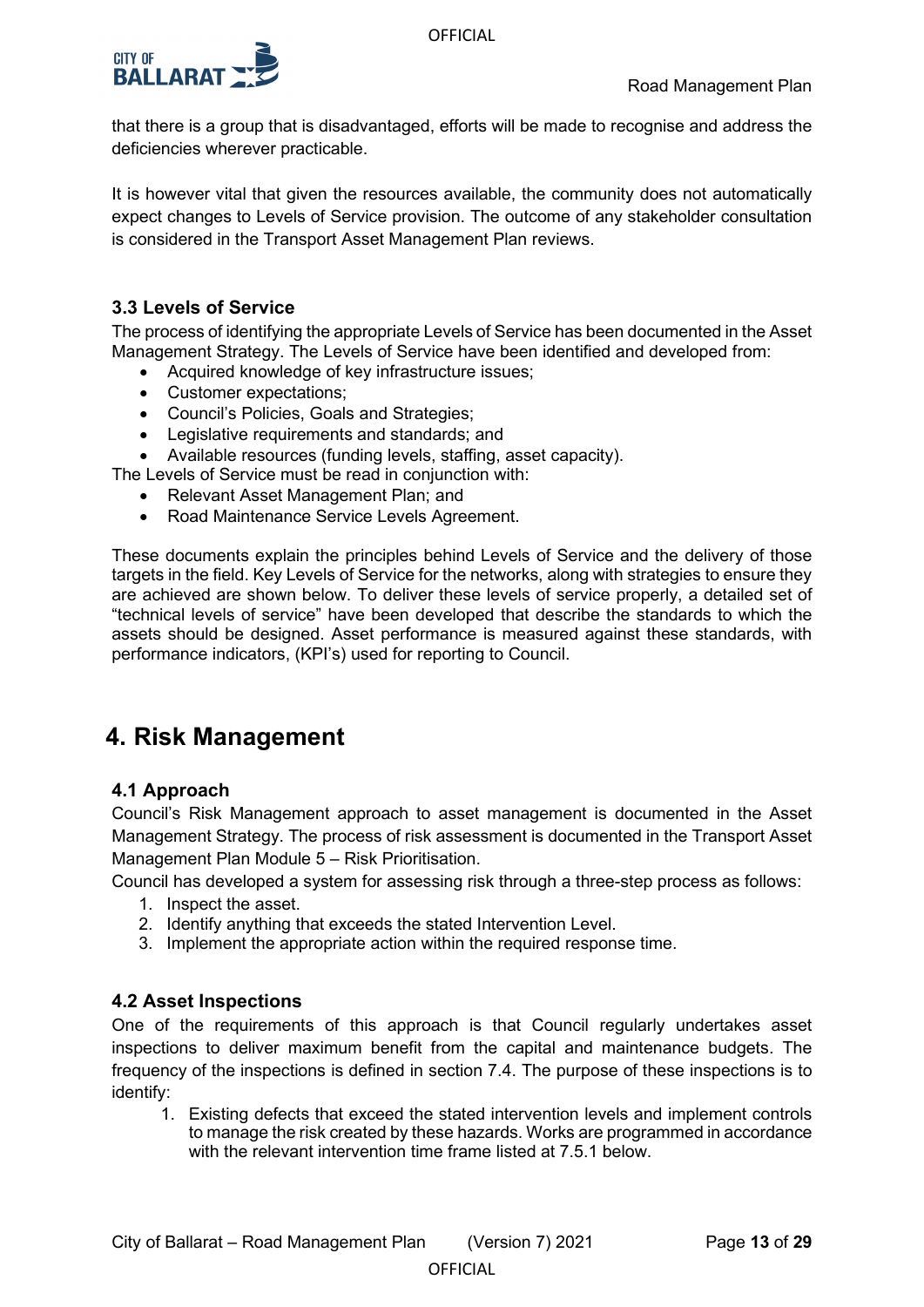

2. Other deficiencies in the integrity of the asset that whilst not exceeding the stated intervention levels, may negatively affect the asset life. Capital works are programmed in accordance with the capital prioritisations process.

Asset inspections and surveys and the resulting information is required for competent management of the assets. Council has three inspection types: reactive; proactive and programmed condition inspections.

### <span id="page-13-0"></span>**4.2.1 Reactive Inspections**

These inspections come about after Council is notified of:

- 1. An incident related to an insurance claim;
- 2. An unusual event such as:
	- i. Heavy loading of a bridge;
	- ii. Heavy rain for prolonged periods;
	- iii. Special events.
- 3. A report of an issue by the community; and
- 4. Identification of an issue by a Council employee whilst undertaking other duties.

**Within three working days of** Council becoming aware of an issue, the appropriate Council officer will carry out an inspection and confirm any defects or issues that exceed the intervention levels and refer these for further action in accordance with sections 4.3 and 7.5. Night-time inspections of roads and off-street parking are conducted to assess the effective reflectiveness of road safety signs, road markings and reflectors.

### <span id="page-13-1"></span>**4.2.2 Proactive Inspection**

These inspections are scheduled in accordance with section 7.4 to identify any defects that exceed the stated intervention levels. Any such identified defects will be referred for further action in accordance with section 4.3 and 7.5.

### <span id="page-13-2"></span>**4.2.3 Programmed Condition Inspections**

These inspections identify deficiencies in the structural integrity of the assets that whilst not exceeding the stated intervention levels, may negatively affect the asset life. The deficiencies may also impact on short-term level of service as well as the ability of that asset element to perform for the period of its intended life span. This condition information provides lifecycle management information essential to strategic long term planning. Further information on condition rating can be found in the Asset Management Strategy.

# <span id="page-13-3"></span>**4.3 Intervention Level and Response Times**

For each asset, there is an approved intervention level and response time for each common defect type. The intervention level is based on the hierarchy and identifies the threshold which, once exceeded, will trigger a response. The intervention levels are summarised in Schedule 7.5

For each defect type, there is also an approved response time. This is the maximum time from the time the defect is recorded to the completion of remediation works. The response times are summarised in Schedule 7.5

There are three levels of intervention/response being:

• Emergency response;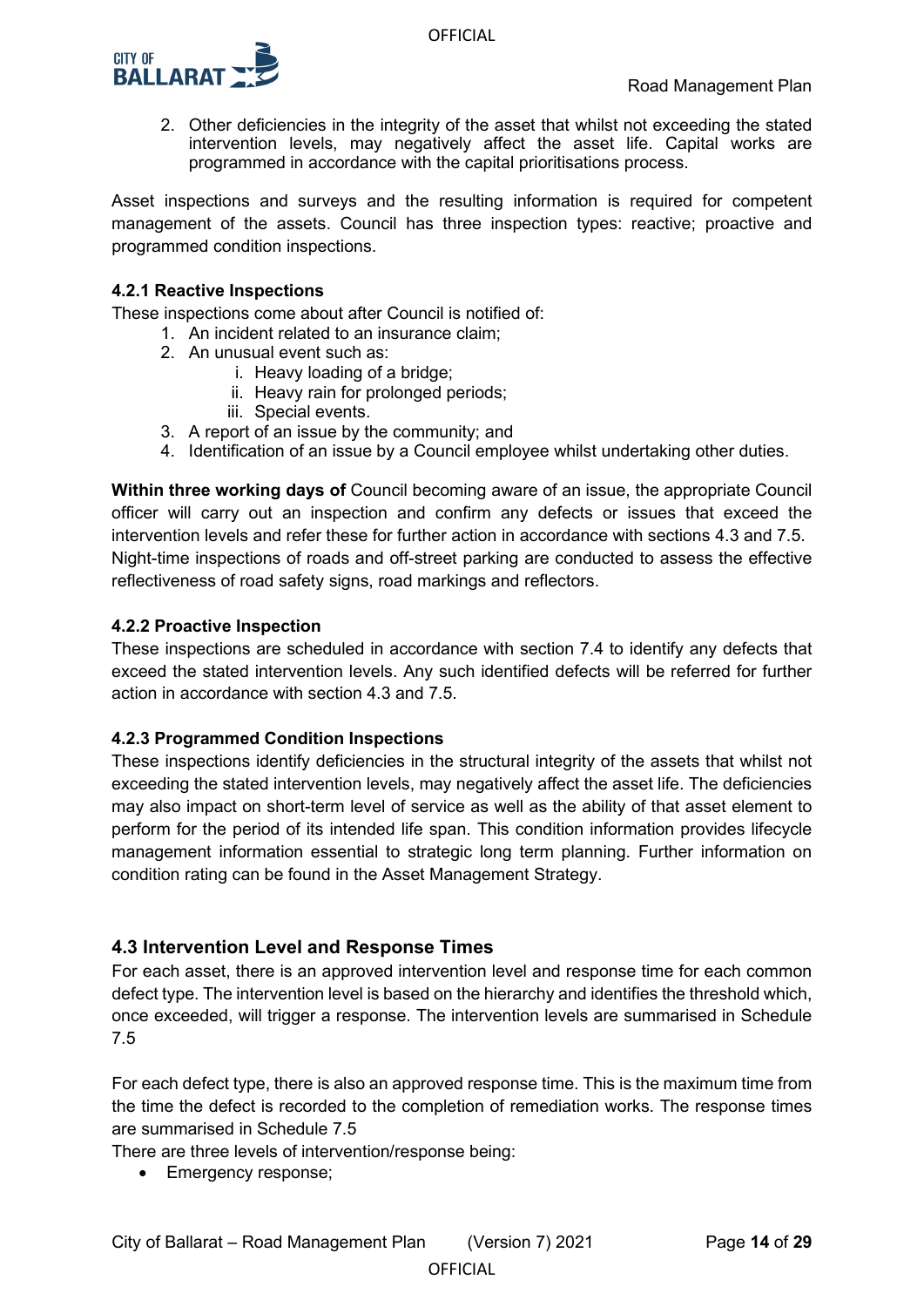

- Temporary repair; and
- Programmed maintenance.

# <span id="page-14-0"></span>**4.3.1 Emergency Response**

Emergency response are works needed to be undertaken outside the programmed works to ensure the immediate safety of road users and the public as a result of an emergency incident. Emergency works include traffic incident management, responses to fires, floods, storms and chemical spillages, and assistance under the Victorian State Emergency Response Plan and Municipal Emergency Management Plan.

# <span id="page-14-1"></span>**4.3.2 Temporary Repair Actions**

Temporary works are undertaken to reduce the risk of an incident occurring until such time as programmed maintenance can be completed. Response times and measures (eg. warning signs, flashing lights, safety barriers or other appropriate temporary measures) are determined based on the risk to safety and the type, volume and nature of road usage.

# <span id="page-14-2"></span>**4.3.3 Programmed Maintenance Standards**

Programmed maintenance is based on agreed asset performance targets, defect intervention levels and response actions (based on risk assessment) for a particular asset element (eg. road, footpath, bridge). Intervention levels, response times and standards vary in line with the hierarchy.

# <span id="page-14-3"></span>**4.4 Maintenance Service Level Agreement**

The City of Ballarat internal Road Maintenance Unit provides maintenance activities as documented in the Road Maintenance Service Levels document. The Levels of Service are necessary to meet Council and community expectations and form an integral component of Council's Road Asset Management Plan.

The tasks generally comprise the activities which are described as routine maintenance of road and street pavements, road furniture and roadsides.

The Road Maintenance Service Levels document also outlines how maintenance risk issues are managed, including risk identification, response priorities, remedial treatments and emergency response. The hierarchy of roads and footpaths is used as the basis for determining the various standards across the road network considering the relevant risk factors, while having regard to the type, volume and nature of network usage.

The Road Maintenance unit operate under the Infrastructure Operations Integrated Management System, ensuring compliance with the three audit criteria of Safety, Quality and Environment and specifically AS/ISO9001:2008, AS/NZS ISO 45001:2018 and AS/ISO14001:2015.

For roads, the risk assessment is determined by the size of various modes of failure and hierarchy classification of the location. To facilitate this, field inspection information is recorded through an electronic handheld device, which records the various risk factors including the level of risk.

For ancillary areas, the inspection process combines both footpath & road interventions and frequencies, due to the nature of the infrastructure.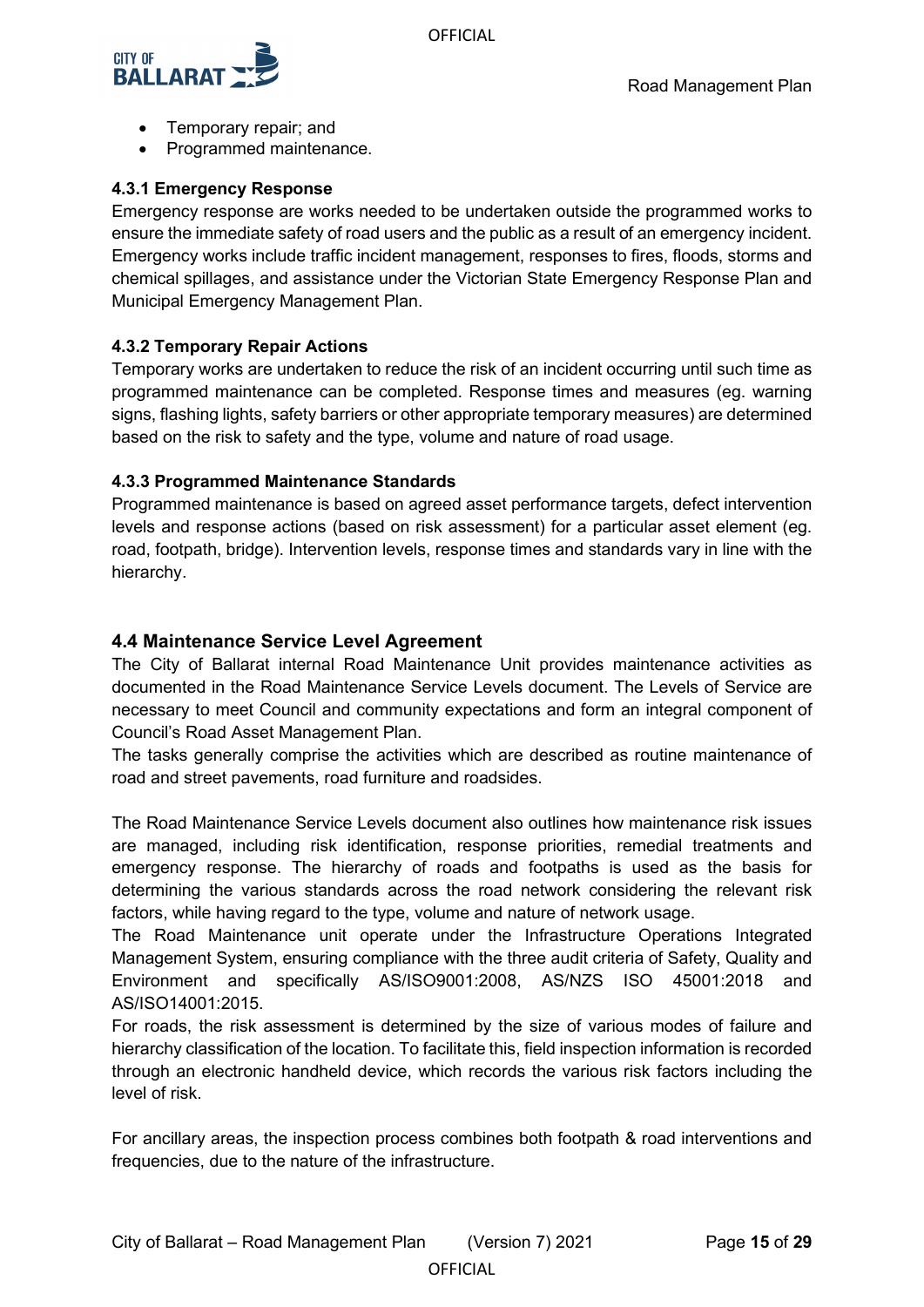

Following inspections, a list of prioritised works will be produced for remedial works, while major works will be listed for inclusion on future capital works programs. Any request for urgent maintenance works is forwarded to Road Maintenance Unit to make temporary repairs and/or erect warning signs or barricading on the same day and then referred to works crews for action on the following and/or subsequent workdays.

# <span id="page-15-0"></span>**4.5 Customer Tracking and Document Management Systems**

Council utilises a customer tracking system to trace customer requests through the organisation. The tracking system enables the appropriate delegation of maintenance and programming requests to Infrastructure Development or the Road Maintenance Unit.

The customer tracking system and IAMS are linked using the relevant asset number allowing requests to be cross referenced between the two systems and allowing asset history information to be retained. Council also maintains an electronic document storage and retrieval system to manage all incoming correspondence.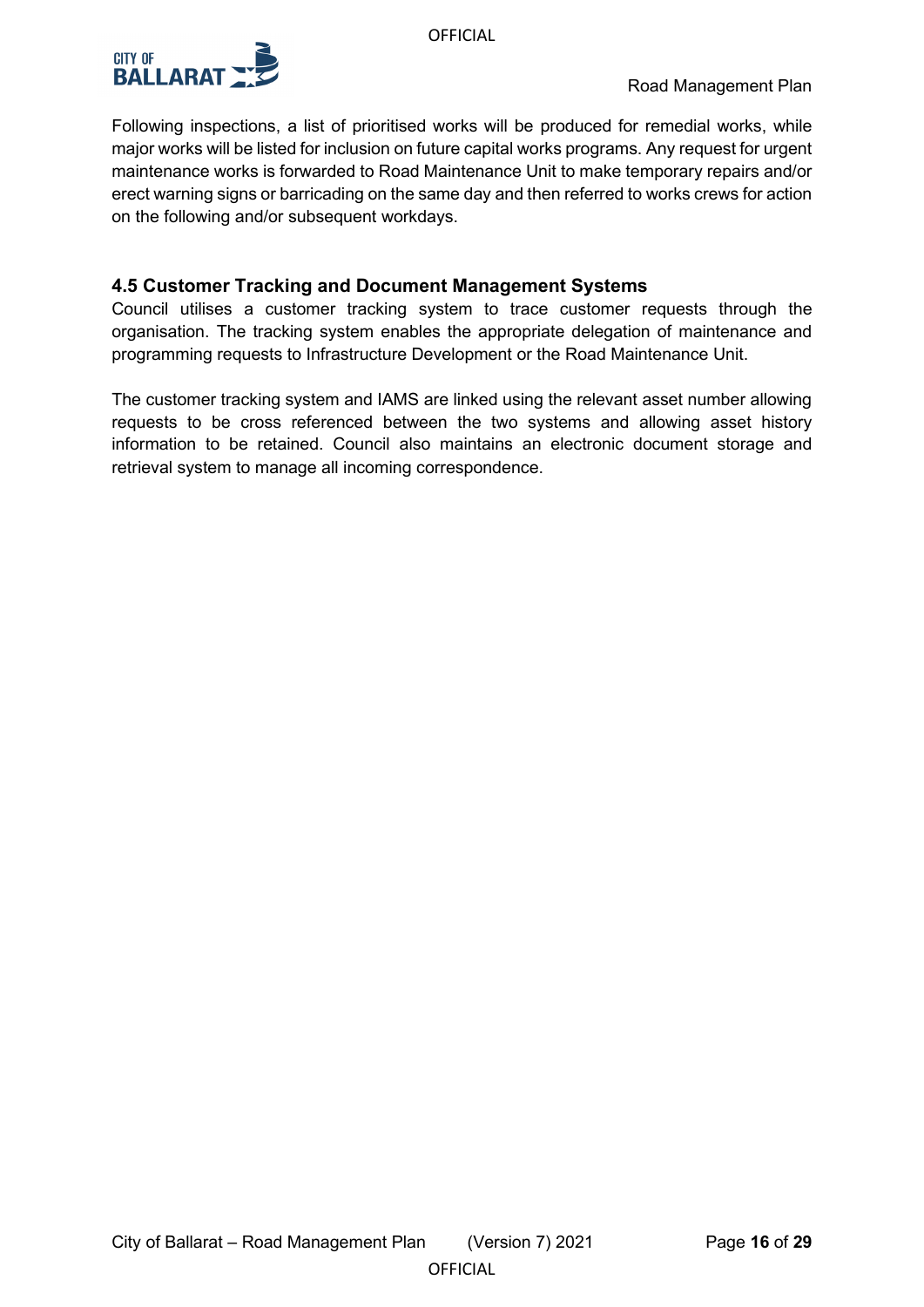

# <span id="page-16-0"></span>**4.6 Work Flow**

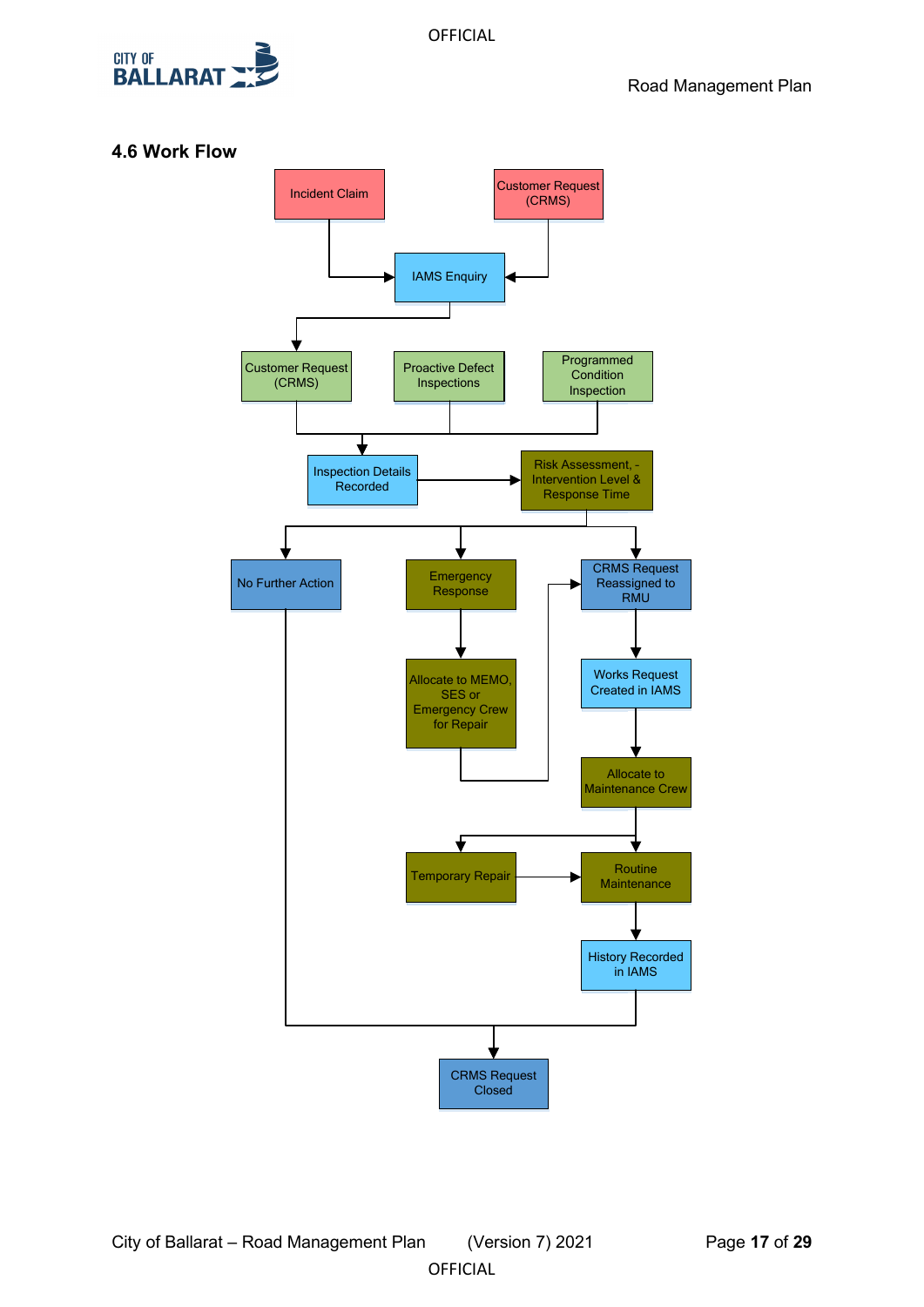



# <span id="page-17-0"></span>**5. Plan Improvements and Monitoring Process**

# <span id="page-17-1"></span>**5.1 Performance Measures**

The following procedures will be undertaken to measure the performance of the plan:

- Inspection frequencies are met within the prescribed schedule;
- Responses to defect requests are met within prescribed time; and
- Annual Maintenance and Renewal Programs are completed as scheduled.
- Quarterly compliance review meetings held

# <span id="page-17-2"></span>**5.2 Internal Auditing of Processes**

The processes that are to be audited internally per annum are as follows:

- Collection and storage of condition information;
- Recording of complaints/requests in the appropriate database in the manner required:
- Complaint/request is inspected and/or assessed in relation to safety & specified maintenance intervention levels; a sample audit of this process to be undertaken;
- Programmed inspections are carried out as scheduled;
- Relevant inspection reporting & recording mechanisms are in place;
- Reported defects are being properly recorded in the system;
- Where required, appropriate rectification responses are determined and Works Orders issued;
- Where Requests for Service require scheduling of works onto annual maintenance programs or long-term renewal works programs that the required listing takes place;
- Record of maintenance activities is made in the database against the asset, including actual date of completion;
- Record that maintenance works have been delivered as intended (i.e. An appropriate Council Officer has signed off on the satisfactory completion of the work);
- Procedure is in place for collecting and storing information regarding road asset infrastructure condition for developing future maintenance programs;
- Management system in place to record and respond to customer enquiries; and
- Asset handover/update process is being managed as required.

The outcome of the internal audit is to be reported to Council's Audit Committee, while responsibility for overseeing the audit process belongs to the Executive Manager Infrastructure.

**OFFICIAL**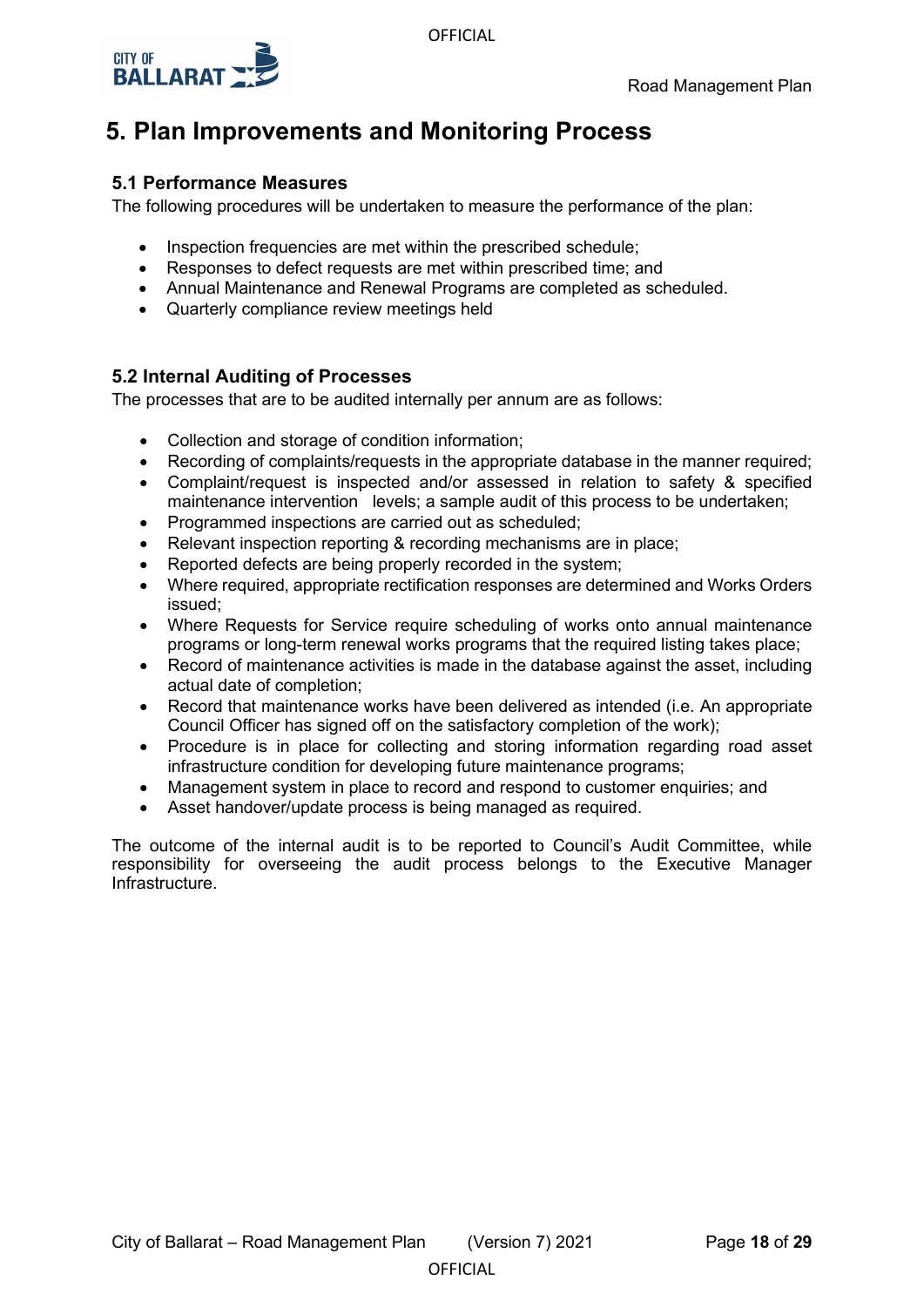

# <span id="page-18-0"></span>**5.3 Review Procedures**

The Road Management Plan is a 'living' document, updated as and when necessary. There are two basic reasons for updating the Road Management Plan:

- 1. Election of a new Council (i.e. changes in governance. The Road Management Act requires the plan to be updated no later than 6 months after a Council election).
- 2. When changes are required to the document due to resourcing or risk issues.

When changes are made that do not alter the technical aspects of road management (standards and specifications) and seek only to enhance the information provided within the Plan, these changes will be approved by the Chief Executive Officer.

However, if material changes are made to standards and specifications, a report will be presented to Council, along with a brief explanation as to why such changes were necessary, seeking its endorsement to them. Material changes necessitating Council approval will cause a change to the prime number of the specific Road Management Plan Version (e.g. from Version 1.00 to 2.00). Enhancements approved by the Chief Executive Officer will cause a change to the point number of the specific Road Management Plan Version that had previously been endorsed by Council (eg from Version 1.0 to 1.1).

# <span id="page-18-1"></span>**6. References**

- MAV Asset Management Improvement STEP Program Road Asset Management Plan Framework 2003.
- International Infrastructure Management Manual (IIMM) 2015, IPWEA.
- CMP Road Reserve Risk Management Statement of Principles 2002.
- Ministerial Code of Practice Road Management Plans, Sept. 2004.
- Code of Practice for Operational Responsibility for Public Roads Dec. 2004.
- Code of Practice for Management of Infrastructure in Road Reserves Oct. 2008.
- Road Management Act 2004
- Road Management (General) Regulations 2016

# <span id="page-18-2"></span>**7. Road Network Hierarchy**

The hierarchy of the road network is defined by the classification of the road. This hierarchy applies to:

- Road pavement;
- Road seal;
- Kerb and channel:
- On and off street parking;
- Traffic facilities;
- Road related infrastructure in median areas which cannot be accessed by pedestrians;
- Roadside drains in rural areas; and
- Road related infrastructure in nature strips in rural areas.

State and Arterial Roads are the responsibility of other Road Authorities and are not included in the hierarchy. These roads do not fall within Council's obligations as per the Road Management Act 2004.

Undeclared road reserves are not included in the hierarchy and do not fall within Council's obligations as per the Road Management Act 2004.

Council has adopted nine categories for the road network: -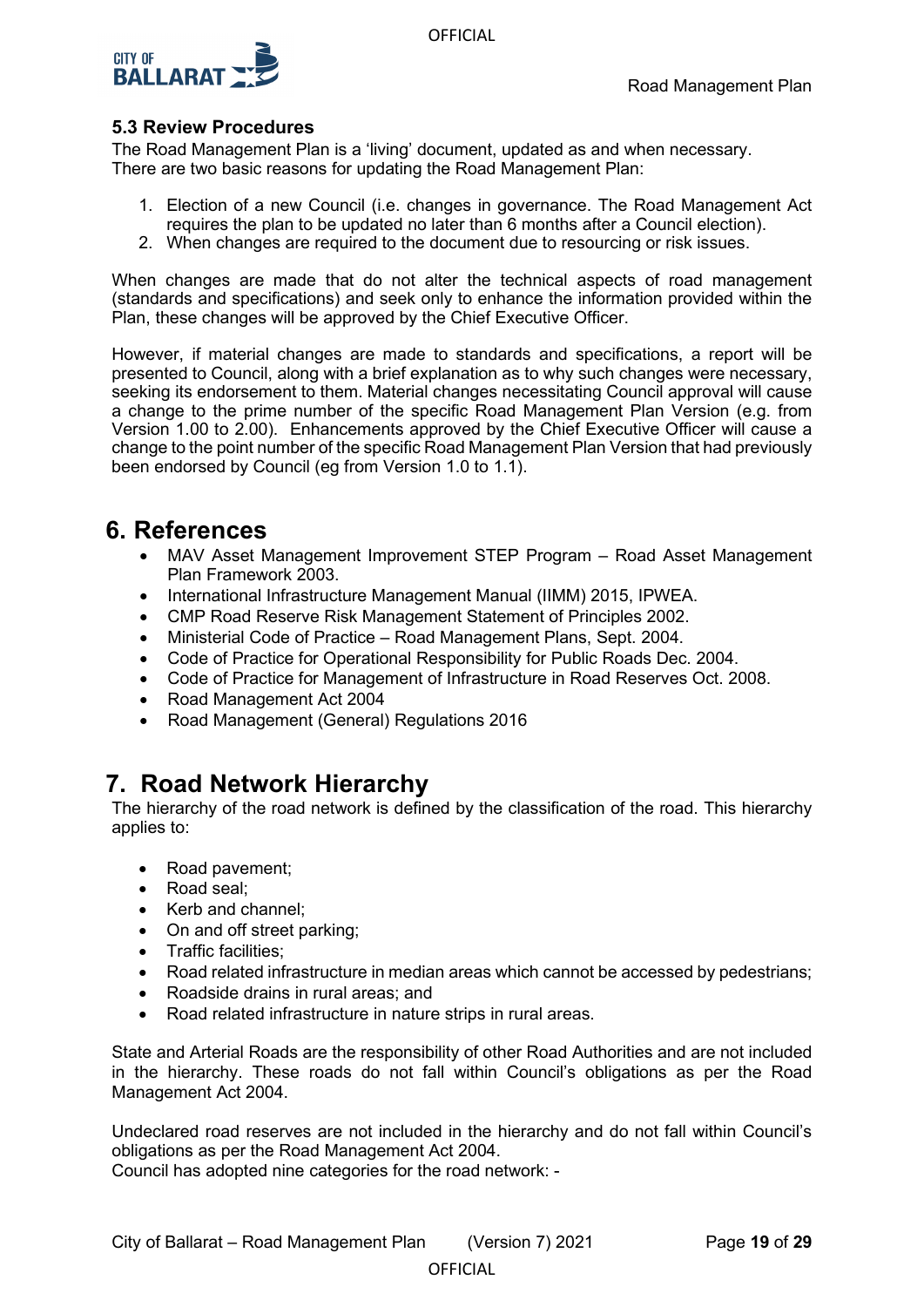

| Hierarchy<br>Category | Classification                           | <b>Definition</b>                                                                                                                                                                                                                                                                           | Wearing<br>Course       |
|-----------------------|------------------------------------------|---------------------------------------------------------------------------------------------------------------------------------------------------------------------------------------------------------------------------------------------------------------------------------------------|-------------------------|
| R1                    | <b>Link Roads</b>                        | Roads other than Arterial roads that link significant<br>destinations <sup>1</sup> and are designed for efficient<br>movement of people and goods between and within<br>regions. Also provide property access <sup>2</sup> . Link roads<br>may consist of several roads which form a route. | <b>Sealed Roads</b>     |
| R <sub>2</sub>        | Collector<br>Roads                       | Roads other than arterial or link roads that connect<br>a substantial number of local roads and streets to<br>higher order roads, or to significant destinations,<br>and provide property access and movement of<br>traffic within local areas.                                             | <b>Sealed Roads</b>     |
| R <sub>3</sub>        | Sealed<br>Primary<br>Access<br>Roads     | Roads other than arterial, link or collector roads,<br>that provide access to the street address of<br>occupied properties <sup>3</sup> .                                                                                                                                                   | <b>Sealed Roads</b>     |
| R4                    | Unsealed<br>Primary<br>Access<br>Roads   |                                                                                                                                                                                                                                                                                             | <b>Gravel Roads</b>     |
| R5                    | Sealed<br>Secondary<br>Access<br>Roads   | Roads other than arterial, link, collector or primary<br>access roads that provide access to properties other<br>than to the street address, or access to non-<br>occupied abutting properties <sup>4</sup> .                                                                               | <b>Sealed Roads</b>     |
| R <sub>6</sub>        | Unsealed<br>secondary<br>Access<br>Roads |                                                                                                                                                                                                                                                                                             | <b>Gravel Roads</b>     |
| R <sub>7</sub>        | Ancillary<br>Areas                       | An area of land owned or managed by the<br>coordinating road authority to be maintained by a<br>responsible road authority as ancillary to a public<br>road; Includes shared pedestrian / vehicle access                                                                                    | <b>Sealed Roads</b>     |
|                       |                                          | roads, car parks, rest areas,<br>scenic lookouts and car parking areas, and indented<br>bus stop on arterial road that are separated from the<br>carriageway by a kerb.                                                                                                                     | <b>Gravel Roads</b>     |
| R <sub>8</sub>        | <b>Tracks</b><br>(Unformed<br>Road)      | A road reserve that may have an unconstructed<br>path created by occasional vehicles.                                                                                                                                                                                                       | <b>Unformed</b><br>Road |
| R <sub>9</sub>        | Unused<br>Road<br>Reserves               | Road reserve that is unmade and unused, but not<br>declared.                                                                                                                                                                                                                                | <b>Unused Road</b>      |

Notes:

- 1. Significant destinations include arterial roads, towns, major tourist attractions, and places of significance (usually significant traffic generators i.e. CBD's, universities, major hospitals).
- 2. Properties mean an area of land with its own title.
- 3. Occupied property means a property which is occupied for residential purposes or commercial purposes where workers attend for work on several days per week.
- 4. Non-occupied means a property which is not occupied for residential purposes or commercial purposes.

# <span id="page-19-0"></span>**7.1 Fire Access Tracks**

The road hierarchy classification 'Track' should not be confused with the use of the classification of 'Fire Access Tracks' by other road authorities. Council has no legal obligation to provide and maintain fire access tracks; however if Council decides to maintain a road for the purpose of fire fighting vehicle access as a community service, that particular function will be attached to a road in the asset register and not as a separate hierarchal class.

**OFFICIAL**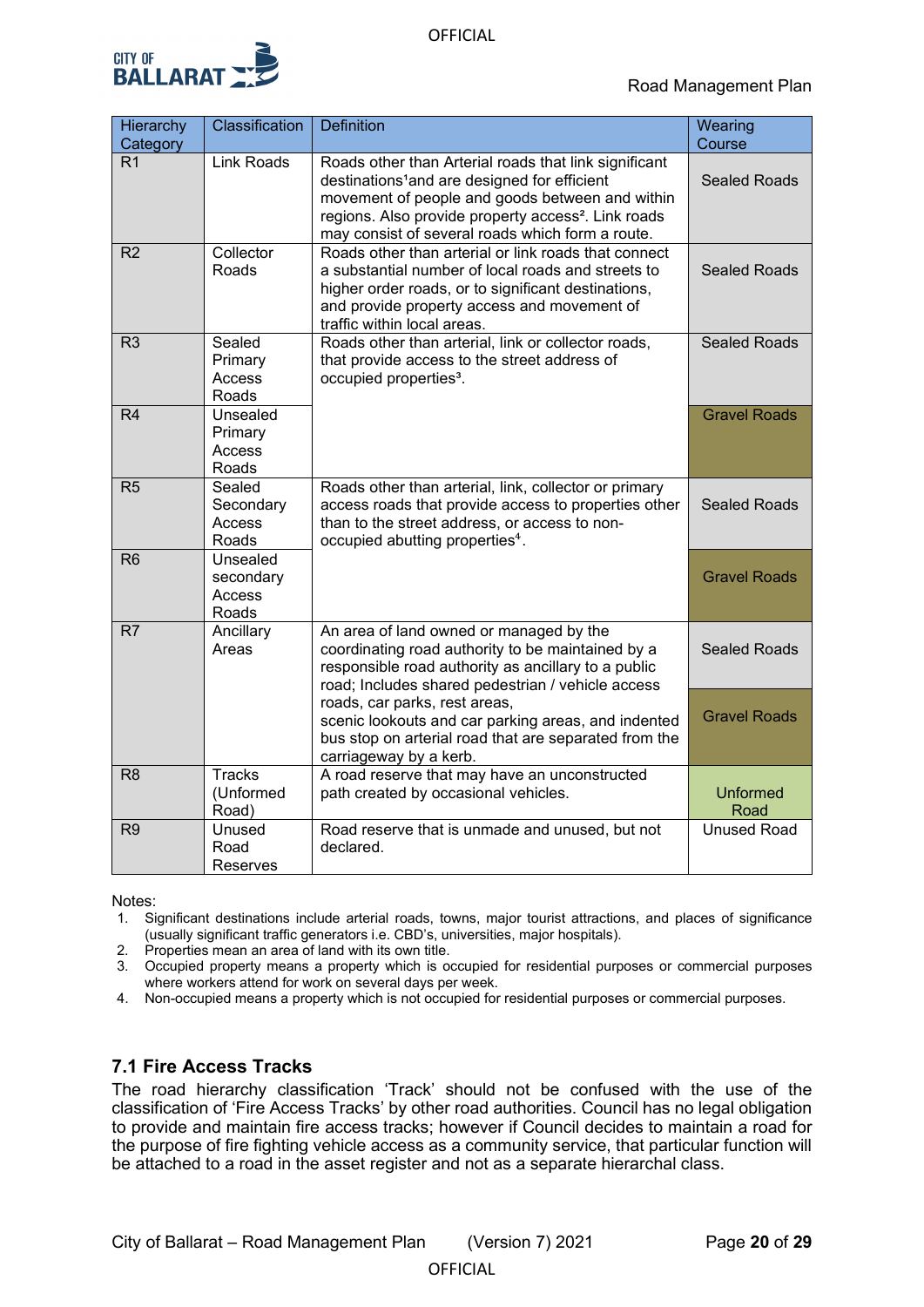**OFFICIAL** 



# <span id="page-20-0"></span>**7.2 Footpath and Shared Track Hierarchy**

The hierarchy of footpath and shared tracks is defined by usage.

The proximity to shopping, educational, health and community precincts will influence usage. In addition, specific locations used for tourism, training and competition will increase usage. Consideration is also given to network linkages and transitions from one form of transport to another (e.g. in proximity to parking areas and transport hubs).

It is possible to have a different hierarchy for paths on either side of the same road segment. All footpath and shared tracks are recorded in the IAMS and have been classified in accordance with this system. This hierarchy applies to the:

- Footpath and shared track network;
- Median areas with pedestrian access and/or use

Unconstructed trails are not included in the hierarchy and do not fall within Council's obligations as per the Road Management Act 2004.

NB: Proactive grinding of footpath defects on low use footpaths, regardless of defect intervention levels may occur when resourcing allows.

| Hierarchy                  | Classification     | <b>Definition</b>                                                                                                                                                                                                                                                                                                                                                                                                                               |
|----------------------------|--------------------|-------------------------------------------------------------------------------------------------------------------------------------------------------------------------------------------------------------------------------------------------------------------------------------------------------------------------------------------------------------------------------------------------------------------------------------------------|
| Category<br>P <sub>1</sub> | <b>Special Use</b> | As determined by the Footpath Hierarchy. The classification<br>could include footpaths and shared tracks forming:<br>• Advertised walking trails;<br>• Running and jogging tracks; and<br>• Cycle-ways identified for training and/or competitions.                                                                                                                                                                                             |
| P <sub>2</sub>             | <b>High Use</b>    | As determined by the Footpath Hierarchy. The classification<br>could include<br>footpaths and shared tracks forming:<br>• Major shopping precincts (10 or more shops);<br>• Community facilities;<br>• Tourist attractions;<br>• Transport hubs; and<br>• Commercial parking areas with a capacity of 100 or more<br>vehicles.<br>Plus any formally advertised cycle-way not categorised as<br>special use.                                     |
| P <sub>3</sub>             | Medium Use         | As determined by the Footpath Hierarchy. The classification<br>could include<br>footpaths and shared tracks forming:<br>• Minor retail and strip shopping areas (3-9 shops);<br>• Universities, schools, kindergartens or childcare facilities;<br>• Health care, pharmacies, aged care and retirement villages;<br>• Community centres;<br>· Sport and recreation areas; and<br>• Commercial parking areas with a capacity up to 100 vehicles. |

|  | Council has adopted four categories for the footpath and shared track network: |  |  |
|--|--------------------------------------------------------------------------------|--|--|
|  |                                                                                |  |  |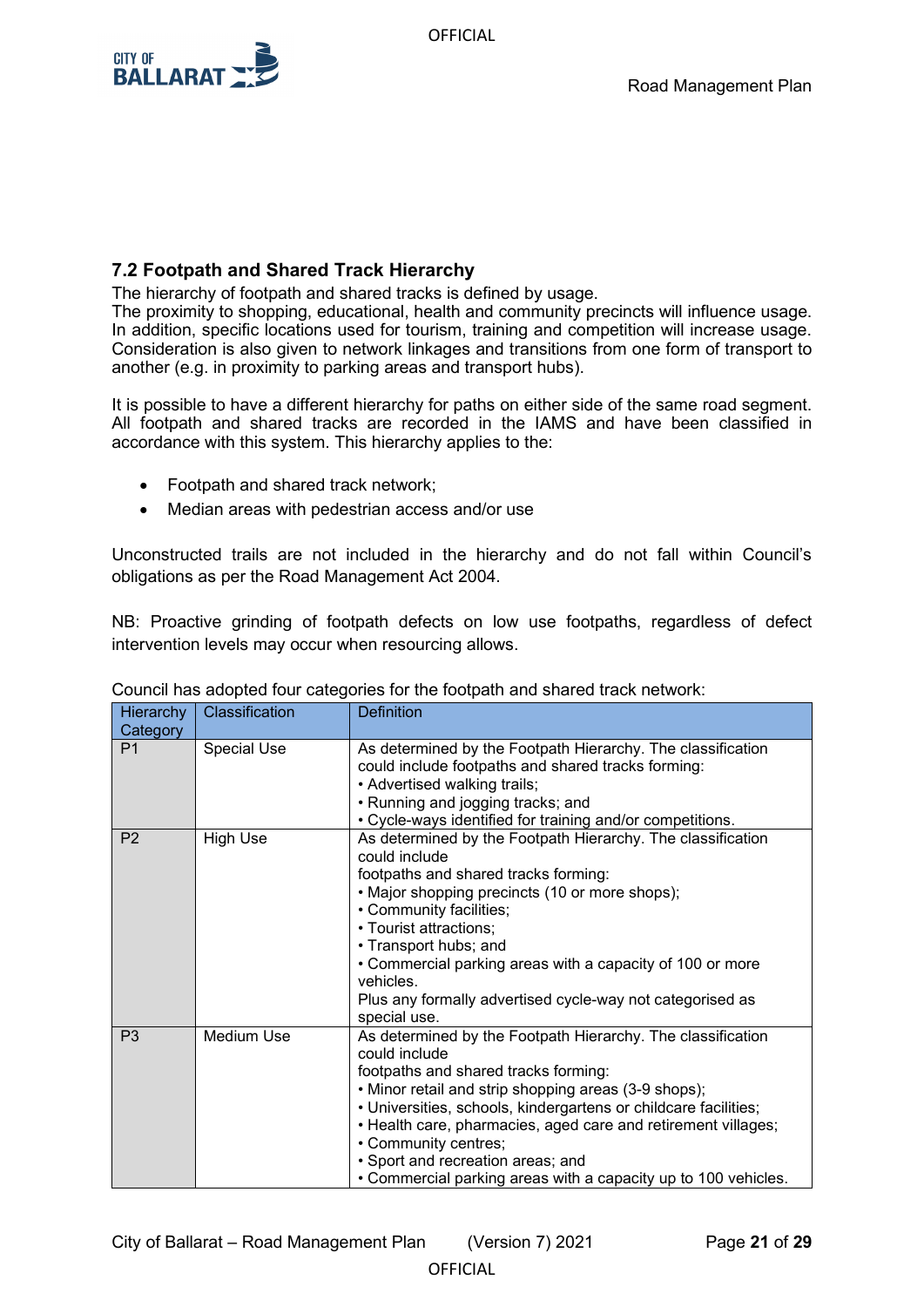



| l P4 | Low Use | All other constructed tracks, trails or paths under control of the |
|------|---------|--------------------------------------------------------------------|
|      |         | City of Ballarat.                                                  |

Where multiple classifications are possible, the higher classification will prevail.

# <span id="page-21-0"></span>**7.3 Bridge and Major Culvert Hierarchy**

The hierarchy of bridges and major culverts is the hierarchy classification of the road or footpath that traverses it.

# <span id="page-21-1"></span>**7.4 Inspection Frequencies**

| <b>HIERARCHY</b>                 | <b>PROGRAMMED</b>  | <b>PROACTIVE</b>                 | <b>INCIDENT INSPECTIONS<sup>1</sup></b> |             |  |
|----------------------------------|--------------------|----------------------------------|-----------------------------------------|-------------|--|
| <b>CATEGORY</b>                  | <b>INSPECTIONS</b> | <b>INSPECTIONS</b>               | <b>REACTIVE INSPECTIONS</b>             |             |  |
|                                  | <b>CONDITION</b>   | <b>DEFECT</b>                    |                                         |             |  |
|                                  |                    | Daylight: Roads & Ancillary Area |                                         |             |  |
| R1: Link Roads                   | 3 yearly network   | 1 inspection every 4             | Localised                               | 3 working   |  |
|                                  | coverage           | months                           | inspection after                        | days        |  |
| R2: Collector                    |                    |                                  | rainfall                                | 3 working   |  |
| Roads                            |                    | 1 inspection every 4             | exceeding:                              | days        |  |
|                                  |                    | months                           | $\bullet$ 50mm on 1                     |             |  |
|                                  |                    |                                  | day                                     |             |  |
|                                  |                    |                                  | • 95mm over 3                           |             |  |
|                                  |                    |                                  | days                                    |             |  |
|                                  |                    |                                  | Inspection within<br>3 mths             |             |  |
| R3: Sealed                       |                    | 1 Inspection per                 | Localised                               | 3 working   |  |
| Primary                          |                    | year                             | inspection after                        | days        |  |
| <b>Access Roads</b>              |                    |                                  | rainfall                                |             |  |
| R4: Unsealed                     |                    | 1 Inspection per                 | exceeding:                              |             |  |
| Primary                          |                    | year                             | $\bullet$ 50mm on 1                     |             |  |
| Access Roads                     |                    |                                  | day                                     |             |  |
| R5: Sealed                       |                    | 1 Inspection per 2               | • 95mm over 3                           |             |  |
| Secondary                        |                    | years                            | days                                    |             |  |
| <b>Access Roads</b>              |                    |                                  | Inspection within                       |             |  |
|                                  |                    |                                  | 3 mths                                  |             |  |
| R6: Unsealed                     |                    | 1 Inspection per 2               | Localised                               | $3$ working |  |
| Secondary<br><b>Access Roads</b> |                    | years                            | inspection after<br>rainfall            | days        |  |
|                                  |                    |                                  | exceeding:                              |             |  |
|                                  |                    |                                  | $\bullet$ 50mm on 1                     |             |  |
|                                  |                    |                                  | day                                     |             |  |
|                                  |                    |                                  | • 95mm over 3                           |             |  |
|                                  |                    |                                  | days                                    |             |  |
|                                  |                    |                                  | Inspection within                       |             |  |
|                                  |                    |                                  | 3 mths                                  |             |  |
| R7: Ancillary                    |                    | 2 inspections per                | N/A                                     | 3 working   |  |
| Areas*                           | N/A                | year                             |                                         | days        |  |
| Concrete kerb                    | N/A                | 1 inspection per                 | N/A                                     |             |  |
| abutting a                       |                    | year                             |                                         |             |  |
| sealed footpath                  |                    |                                  |                                         |             |  |
| within CBD                       |                    |                                  |                                         |             |  |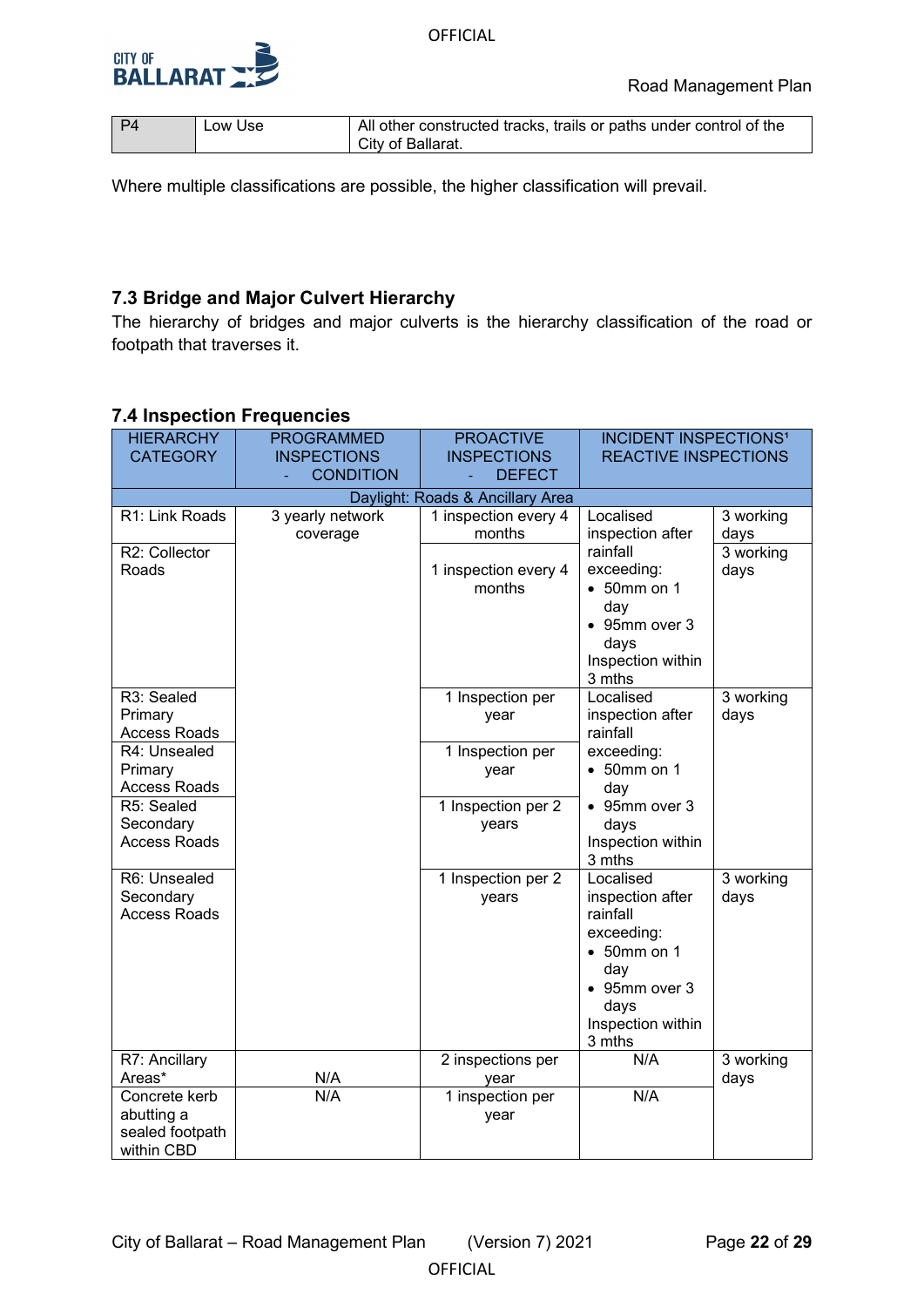

| <b>Bluestone</b>        | 4 yearly network |                                                 | N/A | N/A       |
|-------------------------|------------------|-------------------------------------------------|-----|-----------|
| spoon                   | coverage         | N/A                                             |     |           |
| guttering               |                  |                                                 |     |           |
|                         |                  | Night Inspections: Roads and Off Street Parking |     |           |
| R1: Link Roads          |                  | 1 Inspection per 2                              |     | 3 working |
| R2: Collector           |                  | years                                           |     | days      |
| Roads                   |                  |                                                 |     |           |
| R <sub>3</sub> : Sealed |                  |                                                 |     |           |
| <b>Access Roads</b>     |                  | 1 Inspection per 4                              |     |           |
| R4: Unsealed            | N/A              | years                                           | N/A |           |
| <b>Access Roads</b>     |                  |                                                 |     |           |
| R5: Sealed              |                  |                                                 |     |           |
| Secondary               |                  | N/A                                             |     |           |
| <b>Access Roads</b>     |                  |                                                 |     |           |
|                         |                  |                                                 |     |           |
|                         |                  |                                                 |     |           |
| R6: Unsealed            |                  |                                                 |     |           |
| Secondary               |                  |                                                 |     |           |
| <b>Access Roads</b>     |                  |                                                 |     |           |
| R7: Ancillary           |                  |                                                 |     |           |
| Areas*                  |                  |                                                 |     |           |
|                         |                  |                                                 |     |           |
|                         |                  |                                                 |     |           |

\*Ancillary areas listed in the Road Register. Any other Ancillary areas will be inspected as a reactive inspection upon request.

| <b>HIERARCHY</b><br><b>PROGRAMMED</b><br><b>CATEGORY</b><br><b>INSPECTIONS</b><br><b>CONDITION</b> |                                                                     | <b>PROACTIVE</b><br><b>INSPECTIONS</b><br><b>DEFECT</b> | <b>INCIDENT INSPECTIONS<sup>1</sup></b><br><b>REACTIVE INSPECTIONS</b> |           |  |  |  |  |
|----------------------------------------------------------------------------------------------------|---------------------------------------------------------------------|---------------------------------------------------------|------------------------------------------------------------------------|-----------|--|--|--|--|
|                                                                                                    | <b>Footpath and Shared Track Network</b>                            |                                                         |                                                                        |           |  |  |  |  |
|                                                                                                    | Concrete Kerb and channel abutting a sealed footpath within the CBD |                                                         |                                                                        |           |  |  |  |  |
| P1: Lake                                                                                           |                                                                     | 1 inspection every 4                                    | Localised                                                              | 3 working |  |  |  |  |
| Wendouree                                                                                          | 3 yearly network                                                    | months                                                  | inspection after                                                       | days      |  |  |  |  |
| and Victoria                                                                                       | coverage                                                            |                                                         | rainfall exceeding:                                                    |           |  |  |  |  |
| Park                                                                                               |                                                                     |                                                         | 50mm on 1 day                                                          |           |  |  |  |  |
| P1:Other                                                                                           |                                                                     | 1 inspection per                                        | 95mm over 3<br>$\bullet$                                               |           |  |  |  |  |
| shared use                                                                                         |                                                                     | year                                                    | days                                                                   |           |  |  |  |  |
| tracks                                                                                             |                                                                     |                                                         | Inspection within                                                      |           |  |  |  |  |
|                                                                                                    |                                                                     |                                                         | 3 mths                                                                 | 3 working |  |  |  |  |
| P2: High Use                                                                                       |                                                                     | 1 inspections every                                     | N/A                                                                    |           |  |  |  |  |
|                                                                                                    |                                                                     | 6 months                                                |                                                                        | days      |  |  |  |  |
| P3: Medium                                                                                         |                                                                     | 1 Inspection per 18                                     |                                                                        |           |  |  |  |  |
| Use                                                                                                |                                                                     | months                                                  |                                                                        |           |  |  |  |  |
| P4: Low Use                                                                                        |                                                                     | 1 Inspection per 3                                      |                                                                        |           |  |  |  |  |
|                                                                                                    |                                                                     | years                                                   |                                                                        |           |  |  |  |  |
|                                                                                                    | Bridges and Major Culverts <sup>1</sup>                             |                                                         |                                                                        |           |  |  |  |  |
| All                                                                                                | Level 1, 1 Inspection per year                                      |                                                         | Localised                                                              | 3 working |  |  |  |  |
|                                                                                                    | Level 2, 1 inspection per 3 years or as                             |                                                         | inspection after                                                       | days      |  |  |  |  |
|                                                                                                    | determined by Level 1 inspections                                   |                                                         | rainfall exceeding:                                                    |           |  |  |  |  |
|                                                                                                    |                                                                     |                                                         | 50mm on 1 day                                                          |           |  |  |  |  |
|                                                                                                    |                                                                     |                                                         | 95mm over 3<br>$\bullet$                                               |           |  |  |  |  |
|                                                                                                    |                                                                     |                                                         | days                                                                   |           |  |  |  |  |
|                                                                                                    |                                                                     |                                                         | Inspection within                                                      |           |  |  |  |  |
|                                                                                                    |                                                                     |                                                         | 3 mths                                                                 |           |  |  |  |  |
|                                                                                                    |                                                                     |                                                         |                                                                        |           |  |  |  |  |
|                                                                                                    |                                                                     |                                                         |                                                                        |           |  |  |  |  |
| Note 1:                                                                                            |                                                                     |                                                         |                                                                        |           |  |  |  |  |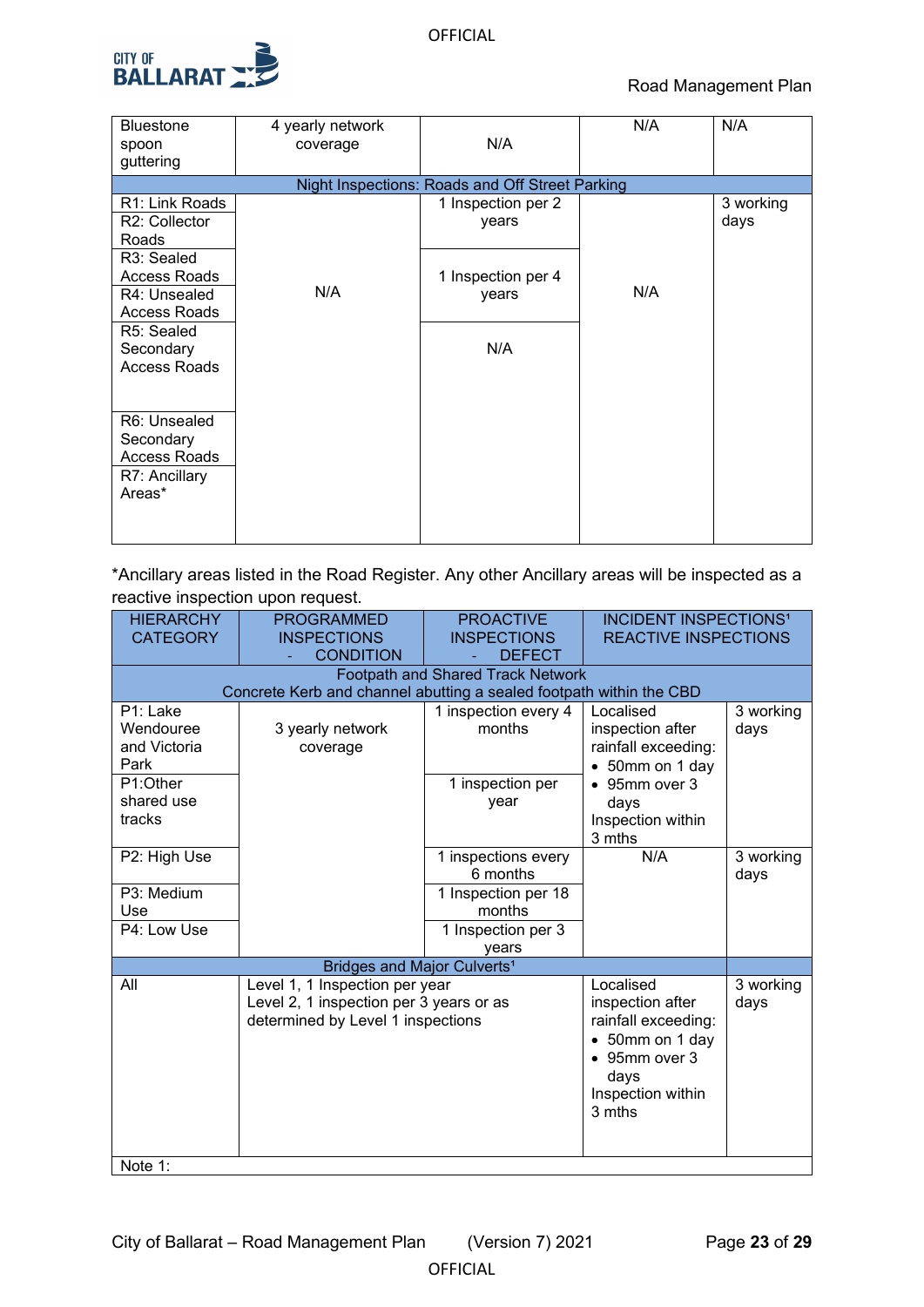

**Level 1 inspections** are designed to check the general serviceability of the structure for the safety of road users. They are normally carried out on a scheduled basis, but should also be carried out immediately after flooding (5 day rainfall exceeding 90mm-B1 or 100mm-B2), accident, fires or other natural disasters.

**Level 2 inspections** are designed to identify significant defects in the structure, and to provide a condition rating for the whole structure. These are detailed inspections, covering all aspects of the structure.

Note 2:

<span id="page-23-0"></span>Special inspections will be required when the bridge structure has to carry an abnormally heavy load. These should be carried out before, during and after.

# <span id="page-23-1"></span>**7.5 Intervention Levels and Response Times 7.5.1 Intervention Levels and Response Times**

|                 | <b>ROAD NETWORK</b>                                                                                                                                                                                                                                                                      |                |                |                            |             |    |              |                |                                                                                                                                                                                                                        |
|-----------------|------------------------------------------------------------------------------------------------------------------------------------------------------------------------------------------------------------------------------------------------------------------------------------------|----------------|----------------|----------------------------|-------------|----|--------------|----------------|------------------------------------------------------------------------------------------------------------------------------------------------------------------------------------------------------------------------|
| Code            | Description                                                                                                                                                                                                                                                                              |                |                | Response Code by Hierarchy |             |    |              |                | <b>Examples of</b>                                                                                                                                                                                                     |
|                 |                                                                                                                                                                                                                                                                                          | R <sub>1</sub> | R <sub>2</sub> | R <sub>3</sub>             | R4          | R5 | R6           | R <sub>7</sub> | possible<br>remediation<br>work<br>conducted                                                                                                                                                                           |
| R <sub>01</sub> | Debris posing a possible danger to<br>motorists, cyclists within the traffic lane.                                                                                                                                                                                                       | A              | A              | A                          | $\mathsf B$ | B  | $\mathsf{C}$ | $\mathsf{C}$   | Remove trees/<br>limbs. Cover<br>spills with<br>suitable<br>material.<br>Remove<br>debris.                                                                                                                             |
| R <sub>02</sub> | Ponding of water>300mm deep within<br>traffic lane.                                                                                                                                                                                                                                      | D              | D              | E                          | E           | F  | F            | F              | Remove<br>section of<br>basecourse,<br>correct<br>drainage issue<br>and restore<br>pavement.<br>Restore kerb<br>and channel<br>with required<br>longitudinal<br>grade to<br>ensure water<br>flow to side<br>entry pit. |
| R <sub>03</sub> | Potholes in traffic lane of a sealed<br>pavement 50 mm deep or greater / or in<br>the traffic lane of an unsealed pavement<br>75mm deep or greater that are 300mm<br>in diameter or greater. / Potholes in R5<br>R6 roads 75mm deep or greater that are<br>600mm in diameter or greater. | B              | B              | $\mathsf{C}$               | E           | D  | Е            | D              | Clean out and<br>fill with asphalt<br>to a minimum<br>depth of<br>35mm.<br>Address any<br>local drainage<br>issues.<br>Replace<br>basecourse if<br>needed. Area<br>patching.                                           |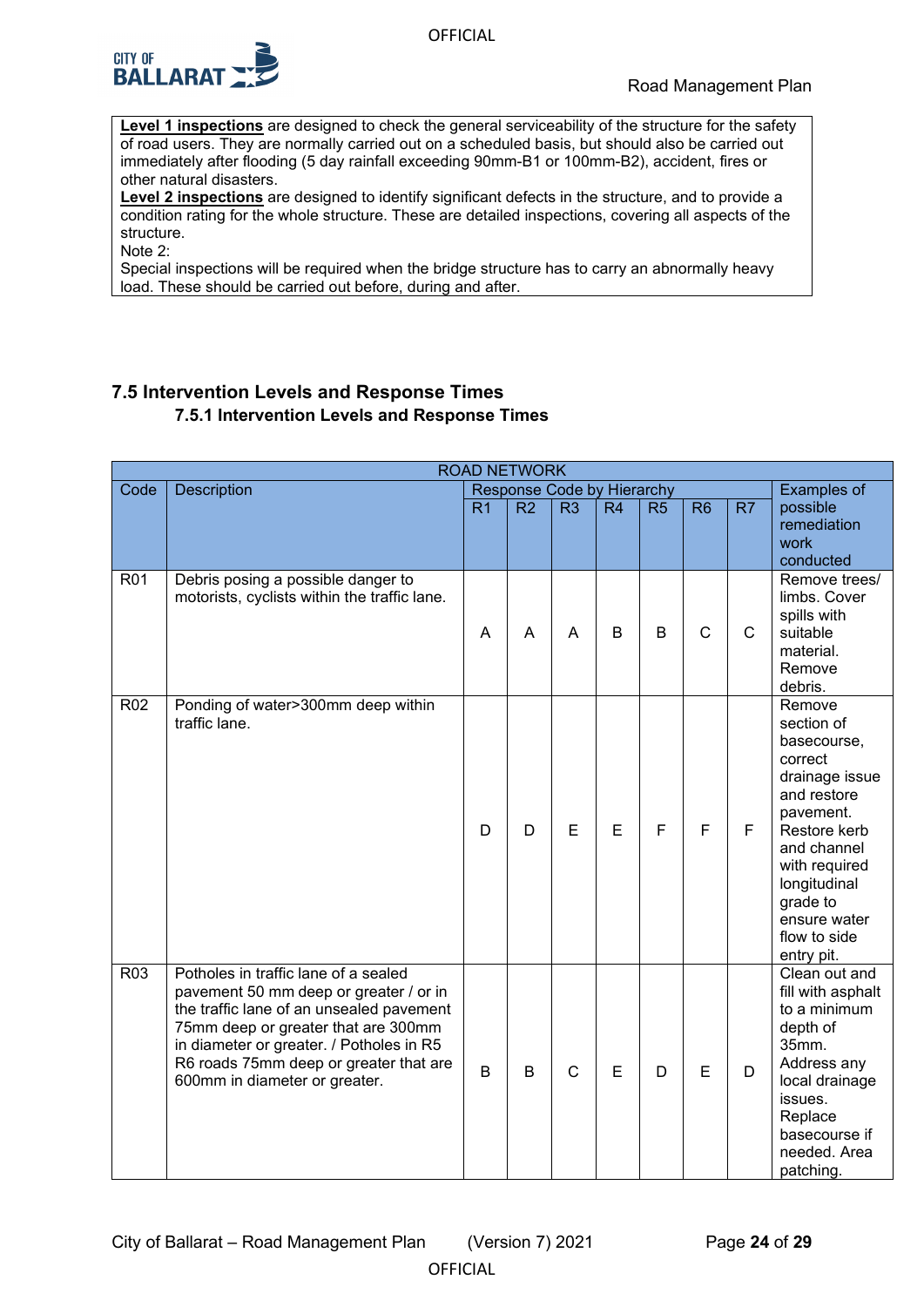

# Road Management Plan

| R04               | Potholes in road shoulder 50 mm deep<br>and greater than 300mm in diameter or<br>greater. Applicable only to category R1<br>R <sub>2</sub> roads. | D | D | F |                          |              |   |   | Grading                                                                                                                                     |
|-------------------|---------------------------------------------------------------------------------------------------------------------------------------------------|---|---|---|--------------------------|--------------|---|---|---------------------------------------------------------------------------------------------------------------------------------------------|
| R <sub>05</sub>   | Deformations greater than 75mm under<br>a 3m straight edge in traffic lane.                                                                       | D | D | D | D                        | E            | E | E | Major or minor<br>patch/ grading.                                                                                                           |
| R06               | Edge break in excess of 150mm laterally<br>over >5m in length.                                                                                    | D | D | D |                          | E            |   | E | Restore seal<br>coat. Grade<br>and compact<br>gravel<br>shoulders.<br>Widen<br>pavement.                                                    |
| <b>R07</b>        | Edge drop on the unsealed shoulder<br>when drop off is 100mm or $>$ over a 10m<br>length.                                                         | D | D | D |                          | $\mathsf{F}$ |   | F | Grade<br>shoulder. Re-<br>gravelling of<br>shoulder.<br>Improve<br>shoulder<br>material with a<br>higher PI.<br>Widen<br>pavement<br>width. |
| <b>R08</b>        | Indistinguishable line markings or<br>missing or damaged raised reflective<br>pavement markers (RRPMs)                                            | G | G | G | $\overline{\phantom{a}}$ | G            |   | G | Repaint or<br>replace.                                                                                                                      |
| R <sub>09</sub>   | Dangerous or missing drainage pit lids,<br>grates                                                                                                 | A | A | B | B                        | B            | B | B | Replace pit lid                                                                                                                             |
| R <sub>10</sub>   | Trees, shrubs or grasses that have<br>grown to restrict design sight distance to<br>intersections or restrict viewing of safety<br>signs.         | A | A | A | D                        | E            | E | F | Prune or<br>remove trees<br>and shrubs.<br>Mow grass                                                                                        |
| R11a              | Vegetation intruding within an envelope<br>over traffic lane within 4.5m height<br>clearance.                                                     | E | E | E | F                        | $\mathsf F$  | G | G | Prune or<br>remove<br>vegetation                                                                                                            |
| R <sub>11</sub> b | Vegetation intruding within an envelope<br>over the road shoulder to the traffic lane<br>with 3.5m height clearance.                              | E | E | Е | F                        | F            | G | G | Prune or<br>remove<br>vegetation                                                                                                            |
| R <sub>12</sub>   | Vegetation intruding within an envelope<br>over traffic lane within 5m height<br>clearance on High vehicle routes.**                              | D |   |   |                          |              |   |   |                                                                                                                                             |
| R <sub>13</sub>   | Defect with a step greater than 25mm in<br>concrete kerb abutting a sealed footpath<br>within the CBD.                                            | D | D | D |                          |              |   |   | Concrete<br>patching                                                                                                                        |

\*\*As per the HVR Over Dimensional Route map on the VicRoads website (as updated)

| <b>ROADSIDE FURNITURE &amp; STRUCTURES</b> |                                                                                                                                                                                               |    |    |                |                |                |                |    |                                  |
|--------------------------------------------|-----------------------------------------------------------------------------------------------------------------------------------------------------------------------------------------------|----|----|----------------|----------------|----------------|----------------|----|----------------------------------|
| Code                                       | <b>Description of Hazard</b><br>Response Code by Hierarchy                                                                                                                                    |    |    | <b>Typical</b> |                |                |                |    |                                  |
|                                            |                                                                                                                                                                                               | R1 | R2 | R <sub>3</sub> | R <sub>4</sub> | R <sub>5</sub> | R <sub>6</sub> | R7 | remediation<br>work<br>conducted |
| R <sub>14</sub>                            | Safety Signs missing, illegible or<br>damaged making them substantially<br>ineffective.                                                                                                       | A  | А  | А              | в              | в              |                |    | Replace or<br>repair sign        |
| R <sub>15</sub>                            | Safety Barriers and Fencing missing or<br>Replace or<br>damaged at a critical location- making<br>repair safety<br>E<br>F<br>D<br>G<br>G<br>D<br>them substantially ineffective.<br>barrier / |    |    |                |                |                |                |    |                                  |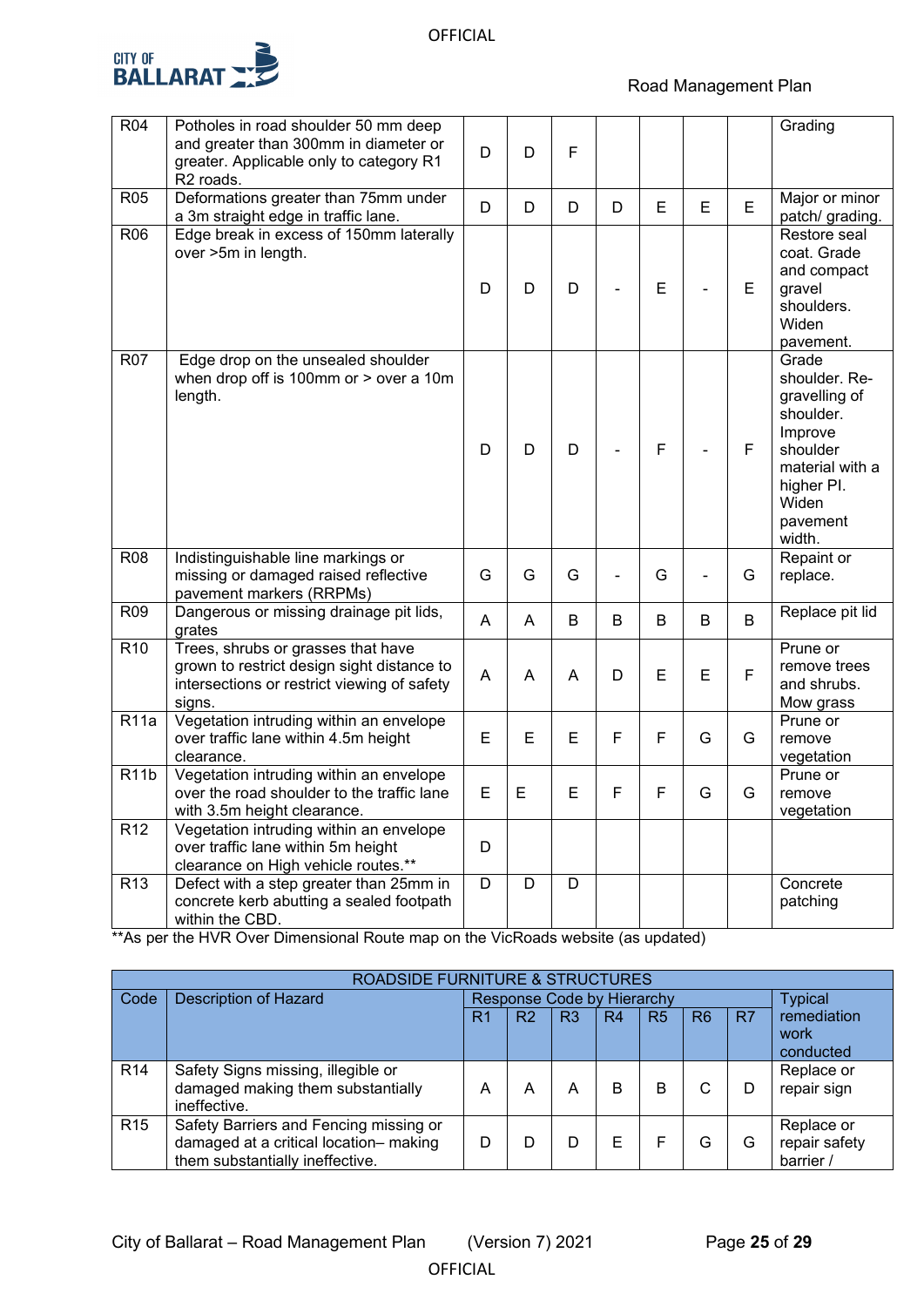

Road Management Plan

|                 |                                                                                                      |   |  |   |   |   |   | fencing $-$<br>make safe           |
|-----------------|------------------------------------------------------------------------------------------------------|---|--|---|---|---|---|------------------------------------|
| R <sub>16</sub> | Guideposts missing or damaged at a<br>critical location* - making them<br>substantially ineffective. |   |  | F |   |   | G | Replace or<br>repair<br>guideposts |
| R <sub>17</sub> | Traffic Signal faults.                                                                               | А |  | А | А | А |   | Replace/<br>repair                 |

| FOOTPATH AND SHARED TRAIL NETWORK |                                                                                                                                  |                         |                |                |                  |                                                                                                                                           |  |
|-----------------------------------|----------------------------------------------------------------------------------------------------------------------------------|-------------------------|----------------|----------------|------------------|-------------------------------------------------------------------------------------------------------------------------------------------|--|
| Code                              | <b>Description of Hazard</b>                                                                                                     | <b>Response Code by</b> |                |                | <b>Typical</b>   |                                                                                                                                           |  |
|                                   |                                                                                                                                  | Hierarchy               |                |                | remediation work |                                                                                                                                           |  |
|                                   |                                                                                                                                  | $\overline{P1}$         | P <sub>2</sub> | P <sub>3</sub> | $\overline{P4}$  | conducted                                                                                                                                 |  |
| F <sub>01</sub> a                 | Defect with a step greater than 25mm on<br>concrete path.                                                                        | $\mathsf{C}$            | C              | $\mathsf{C}$   | F                | Footpath grinding,<br>Tree root pruning<br>and barrier<br>installation,<br>replacement of<br>raised panel.                                |  |
| F01b                              | Defect with a step greater than 25mm on<br>asphalt path                                                                          | D                       | D              | D              | D                | Patching, tree root<br>pruning.                                                                                                           |  |
| F02                               | Tripping hazard greater than 50mm on<br>unsealed paths.                                                                          | B                       | $\mathsf{C}$   | C              | F                | Various                                                                                                                                   |  |
| F03                               | Vegetation which presents a physical<br>hazard to the Public intruding into a<br>minimum of 2.1m height clearance above<br>path. | D                       | D              | E              | F                | Removal or<br>pruning of<br>vegetation                                                                                                    |  |
| F04                               | Dangerous or missing pit lids, surrounds,<br>grates or similar in pedestrian areas.                                              | A                       | A              | B              | $\mathsf{C}$     | Replacement of pit<br>lid                                                                                                                 |  |
| F05                               | Safety signs missing, illegible or damaged<br>making them substantially ineffective.                                             | C                       | $\mathsf{C}$   | D              | D                | Repair or<br>replacement                                                                                                                  |  |
| F06                               | Fencing missing or damaged at critical<br>location* - making them substantially<br>ineffective                                   | D                       | D              | F              | F                | Repair or<br>replacement                                                                                                                  |  |
| F07                               | Longitudinal cracking in excess of 20mm<br>wide over a length of 1m -shared paths                                                | $\mathsf{C}$            | D              | E              | F                | Crack seal with<br>bitumen emulsion.<br>Mill out affected<br>area and re-<br>asphalt.<br>Rehabilitate<br>affected base and<br>re-asphalt. |  |

\*Critical location – a location where the road alignment and/or pavement width and/or geometry are identified by additional markings or furniture to guide the travelling public.

# <span id="page-25-0"></span>**7.5.2 Response Time Codes**

| <b>RESPONSE TIME</b><br>CODE | <b>NOTIFICATION</b><br>SOURCE* | NOTIFICATION TO<br><b>ROAD</b><br><b>MAINTENANCE UNIT</b> | <b>RECTIFICATION</b><br><b>RESPONSE TIME**</b> |
|------------------------------|--------------------------------|-----------------------------------------------------------|------------------------------------------------|
|                              | Asset Inspection<br>Officer    |                                                           | Within 2 working days<br>of inspection         |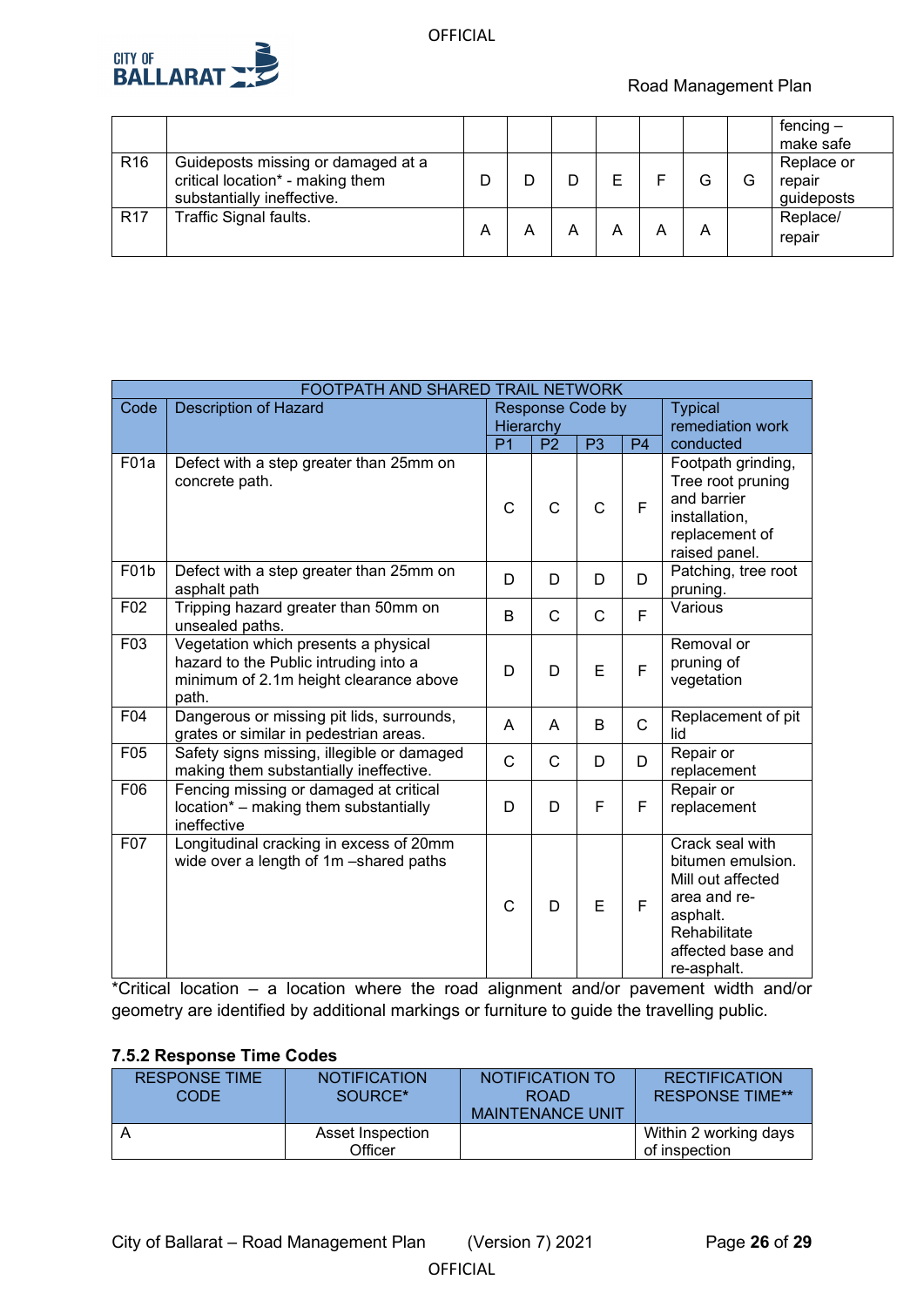

|   | Customer/Other<br>Officer                     | Notification within 1<br>working day - phone<br>call |                                         |  |
|---|-----------------------------------------------|------------------------------------------------------|-----------------------------------------|--|
| B | Asset Inspection<br>Officer<br>Customer/Other | Same day<br>Pathway/IAMS                             | Within 5 working days<br>of inspection  |  |
|   | Officer                                       | workflow                                             |                                         |  |
| С | Asset Inspection<br>Officer                   | Same day                                             | Within 10 working<br>days of inspection |  |
|   | Customer/Other<br>Officer                     | Pathway/IAMS<br>workflow                             |                                         |  |
| D | Asset Inspection<br>Officer                   | Same day                                             |                                         |  |
|   | Customer/Other<br>Officer                     | Pathway/IAMS<br>workflow                             |                                         |  |
| Ē | Asset Inspection<br>Officer                   | Within 1 working day                                 | Within 2 months of<br>inspection        |  |
|   | Customer/Other<br>Officer                     | Pathway/IAMS<br>workflow                             |                                         |  |
| F | Asset Inspection<br>Officer                   | Within 3 working days                                | Within 3 months of<br>inspection        |  |
|   | Customer/Other<br>Officer                     | Pathway/IAMS<br>workflow                             |                                         |  |
| G | Asset Inspection<br>Officer                   | Within 3 working days                                | Within 18 months of<br>inspection       |  |

\* Asset Inspection Officer, performing Programmed Inspections will provide Response Time to Road Maintenance Unit (RMU). Notification to RMU from other sources (Customers / Other Officers) will result in an inspection and determination of appropriate response time by Road Maintenance Unit Works Supervisor.

\*\* Road Maintenance Unit to rectify issue as soon as practicable. Where it is not possible to rectify within time frames, temporary measures to be undertaken as per section 7.6.

# <span id="page-26-0"></span>**7.6. Response Time Extension**

For defects which are determined to pose a significant risk to the safety of the public and which, for any reason a repair is unable to be undertaken in the response time as per table 7.5.1 an appropriate warning of the hazard is to be provided within 4 hours of inspection. Temporary repairs to make the area safe must be undertaken within 2 days of inspection. Appropriate actions could include:

**OFFICIAL** 

- Provision and erection of warning signs;
- Barricading and fencing of the site;
- Traffic control action;
- Diversion around the site:
- Temporary speed limit signage;
- Lane closures:
- Restrict use (e.g. a load limit); and
- Full closure.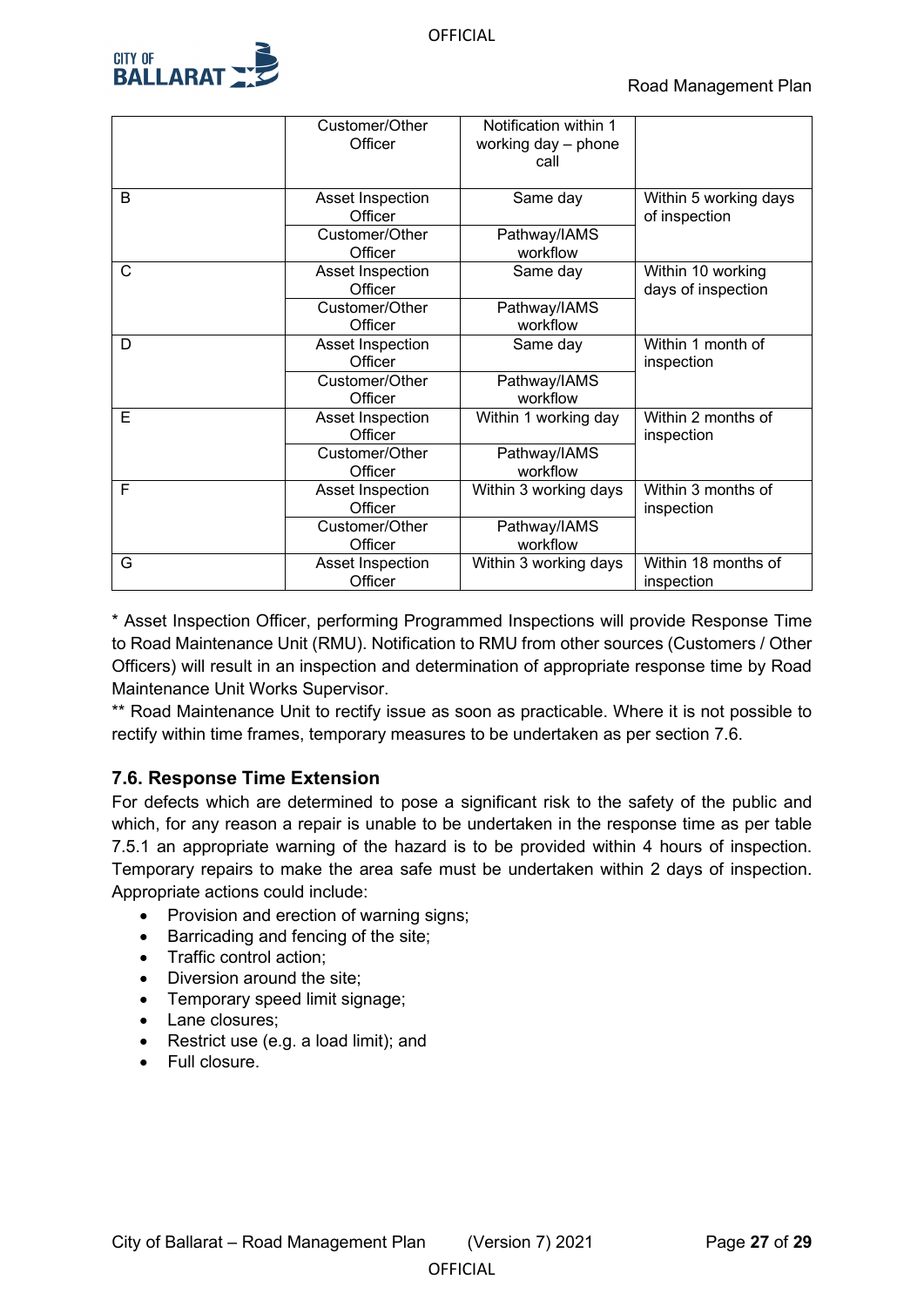

Typical Road Clearance Diagram: